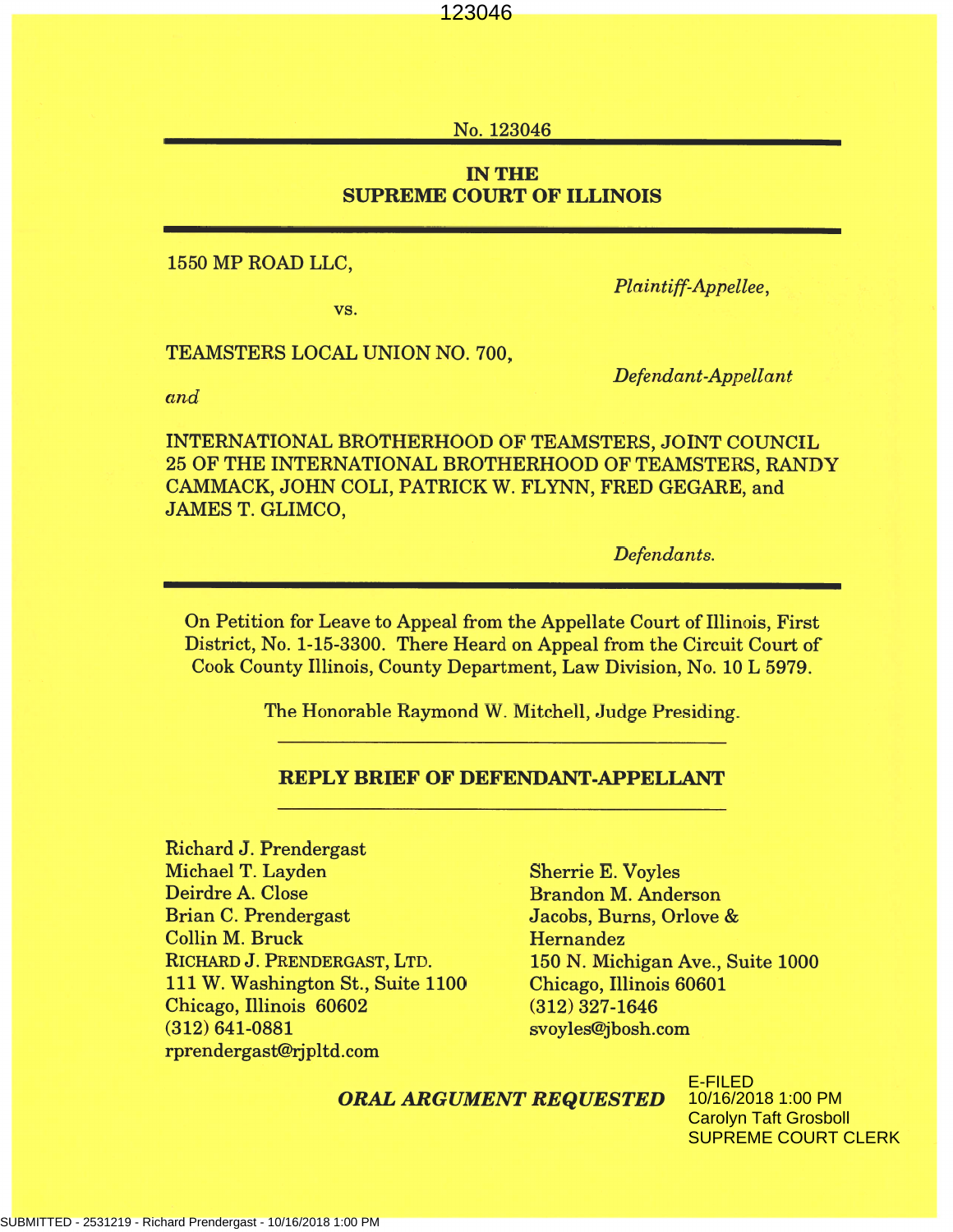## **POINTS AND AUTHORITIES**

| Ι. |                                                                                                                                                                            |
|----|----------------------------------------------------------------------------------------------------------------------------------------------------------------------------|
|    | Chicago Grain Trimmers Ass'n v. Murphy                                                                                                                                     |
|    |                                                                                                                                                                            |
|    | Deutsche Bank Nat'l Tr. Co. v. Hart                                                                                                                                        |
|    | Alliance Prop. Mgmt., Ltd. v. Forest Villa of Countryside Condo. Ass'n                                                                                                     |
| A. | Plaintiff's Attempts To Ignore The Plain Language                                                                                                                          |
|    | Rush Univ. Med. Ctr. v. Sessions                                                                                                                                           |
|    | Illinois State Bar Ass'n Mut. Ins. Co. v. Coregis Ins. Co.                                                                                                                 |
|    | Sylvester v. Industrial Comm'n                                                                                                                                             |
| В. | Plaintiff Fails To Distinguish Alliance Or                                                                                                                                 |
|    | Alliance Prop. Mgmt., Ltd. v. Forest Villa of Countryside Condo. Ass'n                                                                                                     |
|    | Illinois State Bar Ass'n Mut. Ins. Co.                                                                                                                                     |
|    | K. Miller Constr. Co. v. McGinnis                                                                                                                                          |
|    | Siena at Old Orchard Condo. Ass'n v. Siena at Old Orchard, L.L.C.                                                                                                          |
|    | $5$ Williston on Contracts $\S$ $12{:}4{{\ldots}{{\ldots}{{\ldots}{{\ldots}}{\ldots}}{\ldots{{\ldots}}{\ldots{{\ldots}}{\ldots}}{\ldots{\ldots}}{\ldots}}}\;5$ ${\rm FN3}$ |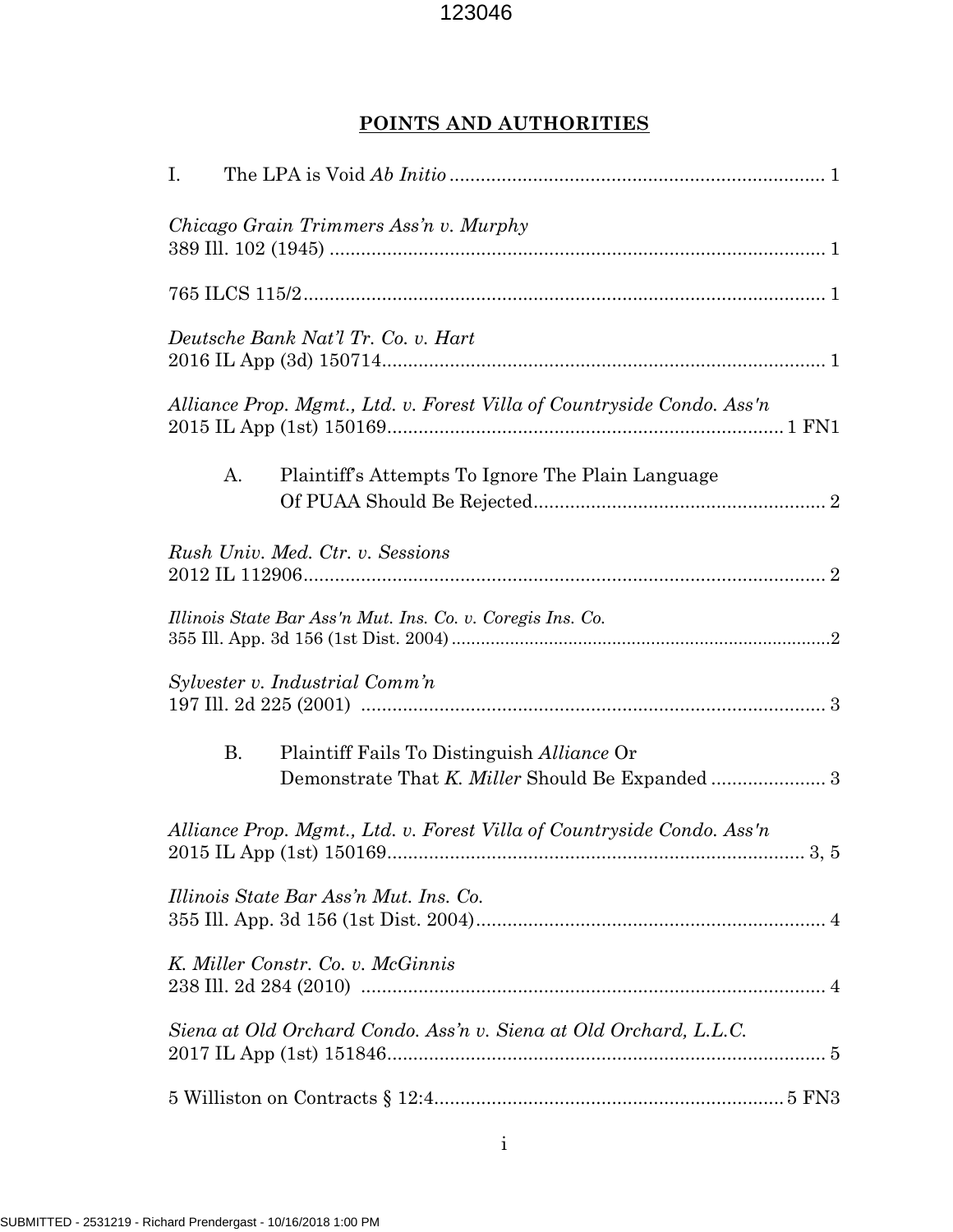|                          | Pascal P. Paddock, Inc. v. Glennon                                                              |   |
|--------------------------|-------------------------------------------------------------------------------------------------|---|
| C.                       | Plaintiff's Remaining Arguments For Enforcing<br>The LPA Were Correctly Rejected Or Disregarded |   |
| Illinois State Bar Ass'n |                                                                                                 |   |
|                          | 1. Local 700 Dis Not, And Could Not, Judicially                                                 |   |
|                          | In re Marriage of Osborn                                                                        |   |
|                          | Premier Elec. Constr. Co. v. LaSalle Nat'l Bank                                                 |   |
| In re Estate of Rennick  |                                                                                                 |   |
| Thomas v. Northington    |                                                                                                 |   |
| Daehler v. Oggoian       |                                                                                                 |   |
|                          | 2. Local 726 Did Not Waive The Protections Of                                                   | 8 |
| Illinois State Bar Ass'n |                                                                                                 |   |
|                          | Louise v. Dep't of Labor                                                                        |   |
|                          | Maton Bros. v. Central Pub. Serv. Co.                                                           |   |
|                          | Solinger v. Board of Fire and Police Comm'rs                                                    |   |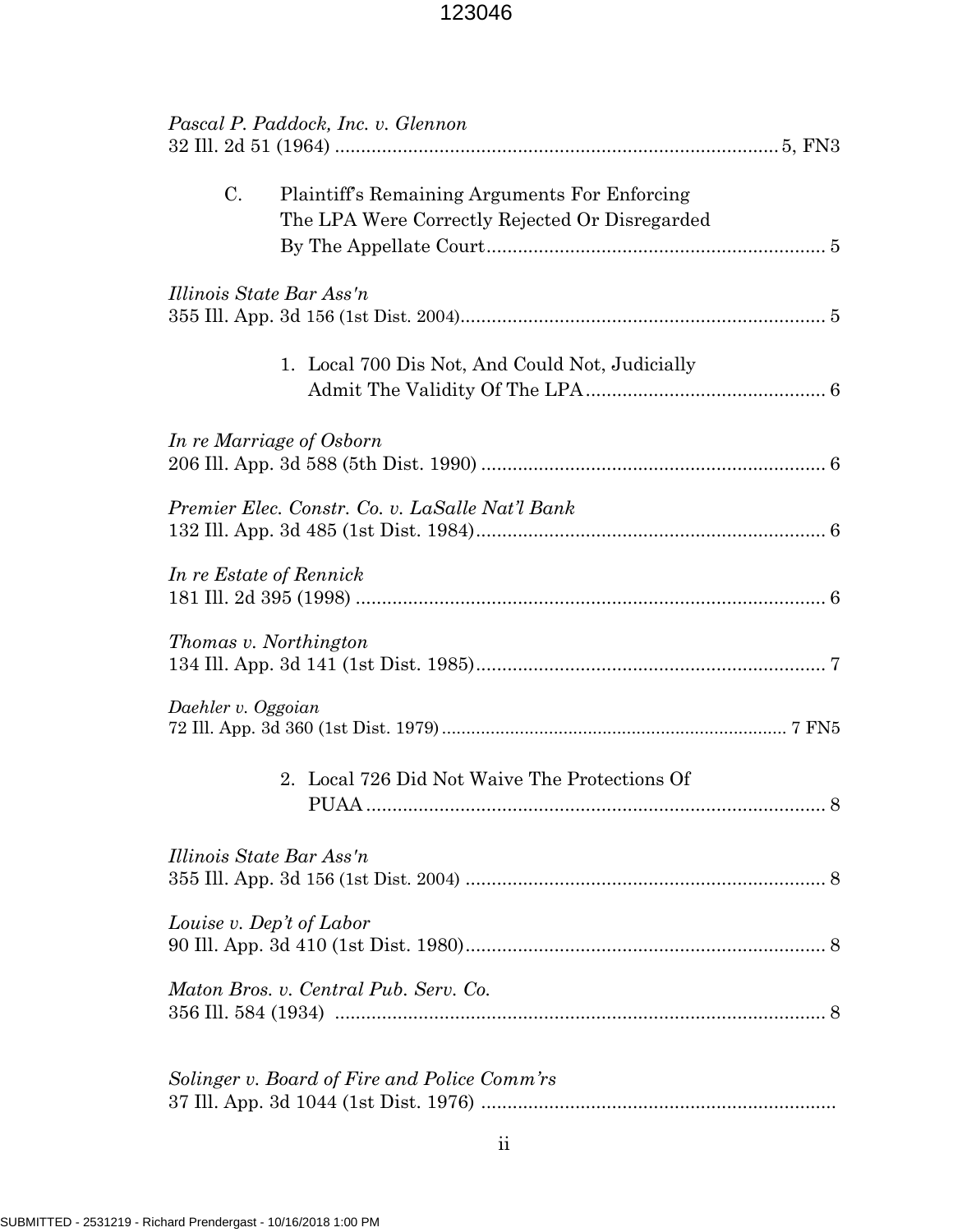| In re Nitz                                                    |
|---------------------------------------------------------------|
|                                                               |
| Schnackenberg v. Towle                                        |
| O'Hara v. Ahlgren, Blumenfeld & Kempster                      |
| Hall v. Woods                                                 |
| The Appellate Court Erred As A Matter Of Law In<br>II.        |
| Golden State Bottling Co., Inc. v. N.L.R.B.                   |
| Illinois Public Labor Relations Act                           |
| In re Gen. Teamsters, Warehousemen & Helpers Union, Local 890 |
| New York v. National Servs. Indus., Inc.                      |
| Equal Emp't Opportunity Comm'n v. Local 638                   |
| Parker v. Metropolitan Transp. Auth.                          |
| Section 14(B)(i) Of The LPA Is An Unenforceable<br>Ш.         |
| 1550 MP Road LLC v. Teamsters Local Union No. 700             |
|                                                               |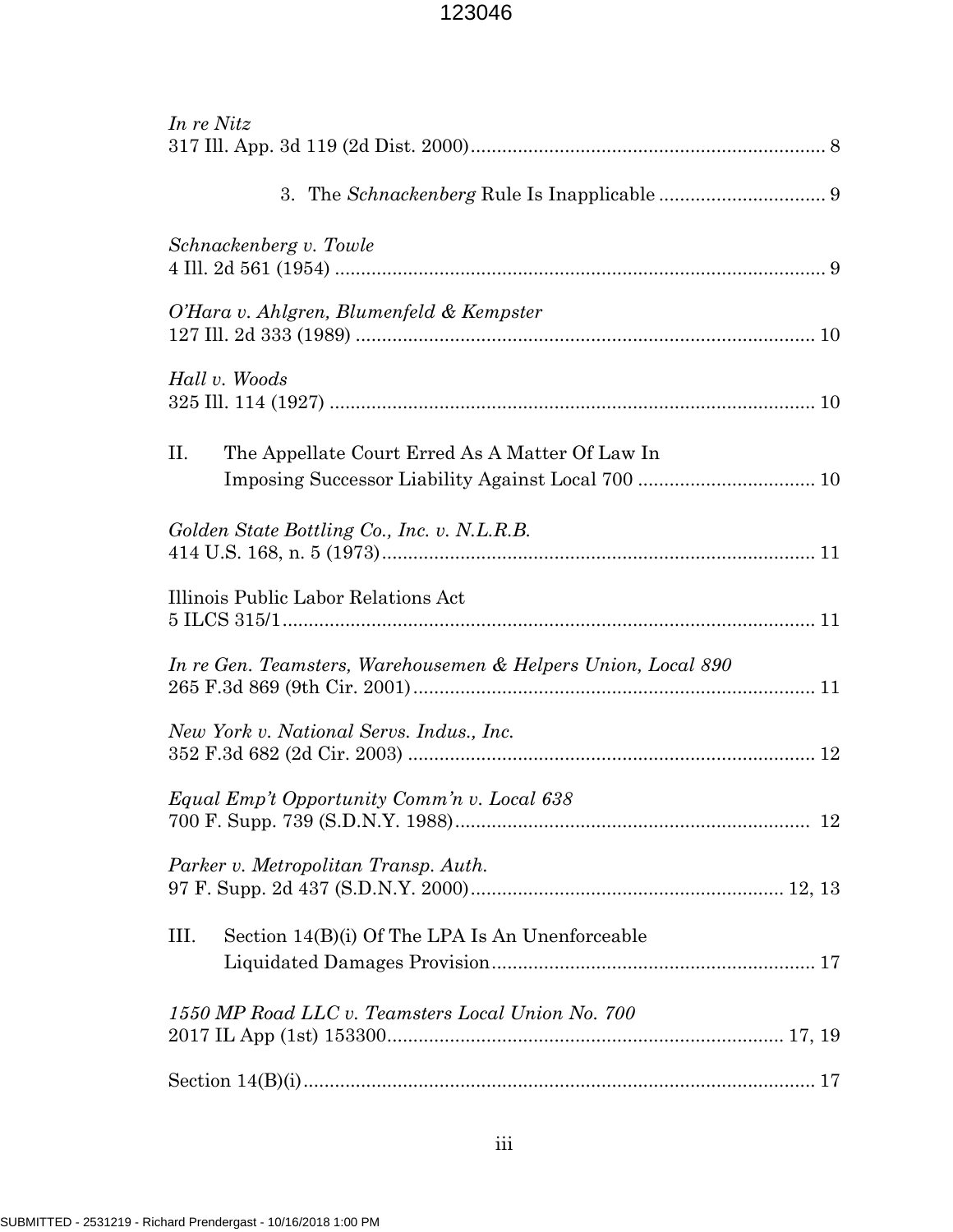| Walker v. Ridgeview Constr. Co., Inc.                         |  |
|---------------------------------------------------------------|--|
| GK Dev., Inc. v. Iowa Malls Fin. Corp.                        |  |
| Grossinger Motorcorp, Inc. v. American Nat'l Bank & Trust Co. |  |
| Hickox v. Bell                                                |  |
|                                                               |  |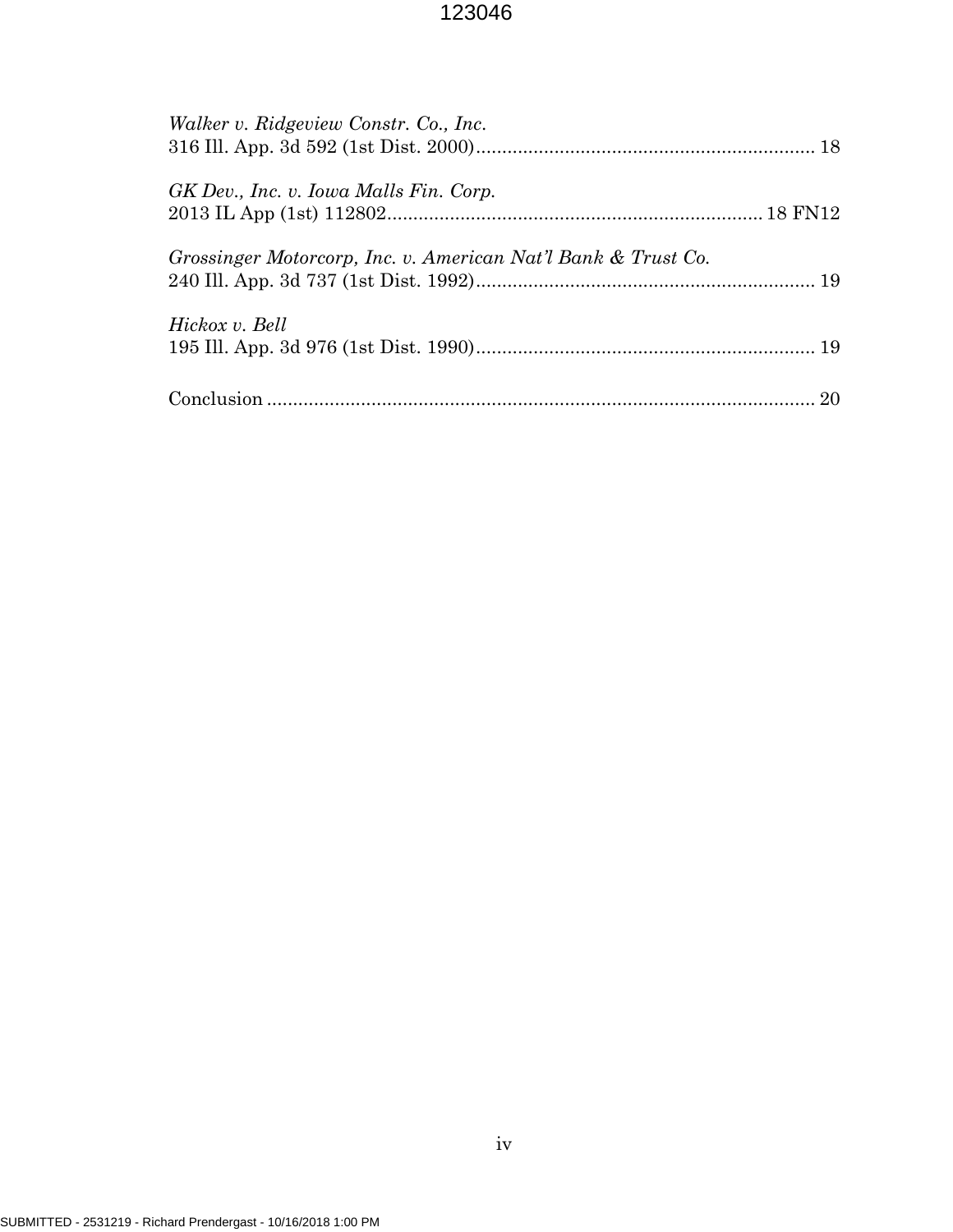## **I. The LPA Is Void** *Ab Initio***.**

Plaintiff does not, and cannot, refute that unincorporated associations could not purchase or lease property at common law. *Chicago Grain Trimmers Ass'n v. Murphy*, 389 Ill. 102, 107 (1945). Nor can it be contested that PUAA (and only PUAA) authorizes an unincorporated association to purchase or lease real property, but only when specific mandatory requirements set forth in that statute are satisfied. Those statutory mandates include that the contract has been "authorized by a vote of the members present at a regular meeting held… after at least ten days' notice has been given to all members[.]" See 765 ILCS 115/2. Lastly, it remains uncontested that the LPA was executed without *any* notice to, or approval by, the members of Local 726. Having failed to satisfy either, *much less both*, of these explicit requirements under PUAA, Local 726 was without legal authority to execute the LPA, and, therefore, the contract is void *ab initio* as a matter of law. See *Deutsche Bank Nat'l Tr. Co. v. Hart*, 2016 IL App (3d) 150714, ¶ 40.[1](#page-5-0)

Unable to dispute the relevant facts, including that the explicit requirements of PUAA and Local 726's bylaws were not satisfied here, plaintiff makes a series of assertions as to why this Court should nonetheless

l

<span id="page-5-0"></span><sup>&</sup>lt;sup>1</sup> As noted in Local 700's opening brief (Br. at 21, n. 11), apart from failing to comply with PUAA, the LPA was not executed in compliance with Local 726's bylaws, which provides yet another reason that Local 726 did not have the legal authority to execute the LPA. See *Alliance Prop. Mgmt., Ltd. v. Forest Villa of Countryside Condo. Ass'n,* 2015 IL App (1st) 150169, ¶ 36.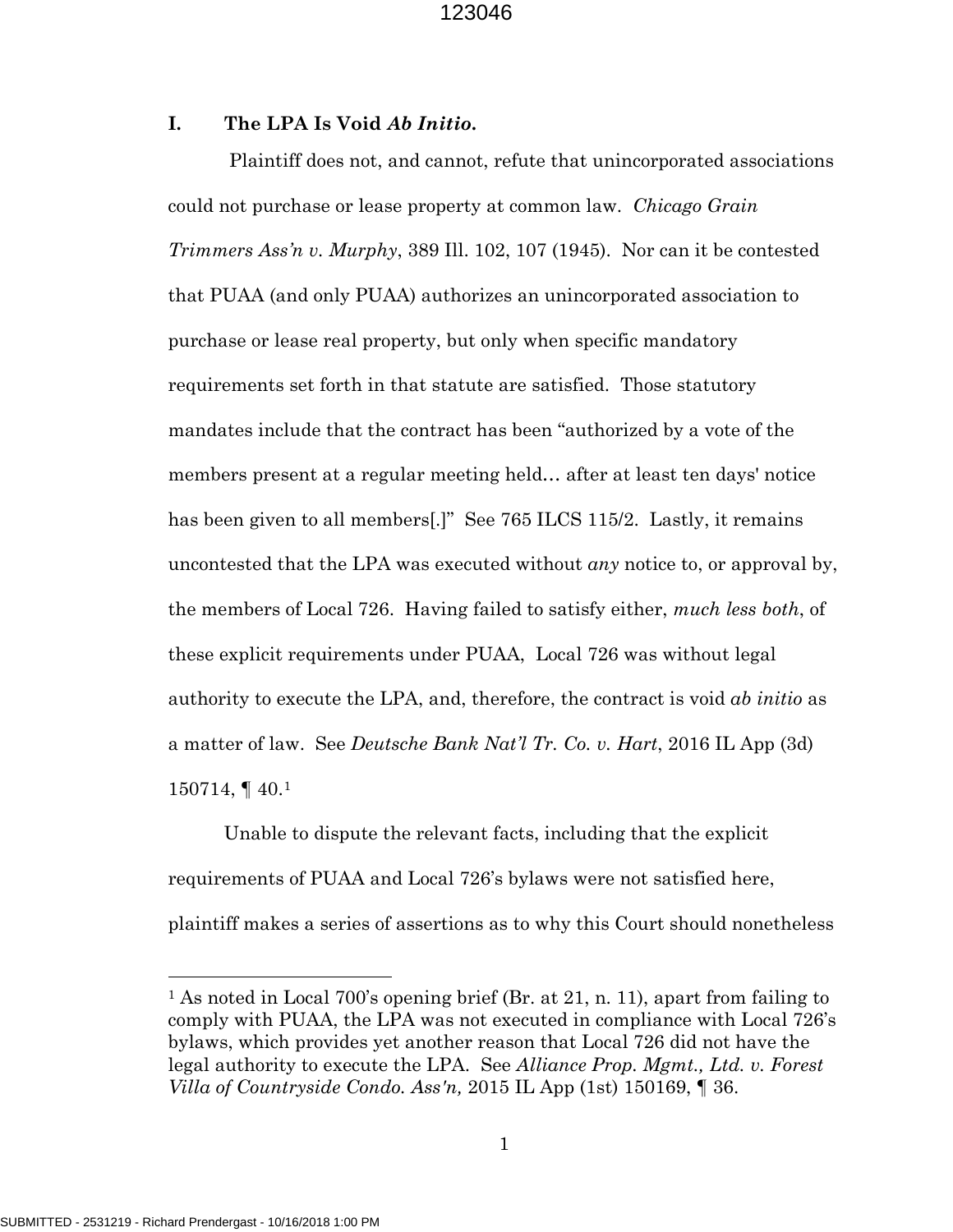enforce the LPA. Each of these otherwise meritless arguments – which are predicated on a claimed judicial admission, waiver, and the application of the *Schnackenberg* Rule, respectively – are of no legal consequence if the LPA is correctly found to be void *ab initio*.[2](#page-6-0) Moreover, each of these arguments was soundly rejected or disregarded by the appellate court.

## **A. Plaintiff's Attempts To Ignore The Plain Language Of PUAA Should Be Rejected.**

Unable to refute that the LPA was executed without satisfying the explicit requirements of PUAA, plaintiff is forced to argue that noncompliance with the mandates of PUAA is simply of no consequence, because PUAA does not expressly state that a contract becomes "void" if these requirements are not satisfied. Resp. at 33. Plaintiff's strained construction of PUAA should be rejected.

First, while plaintiff assumes the legislature's intent here by focusing on language that is absent from the statute, it disregards the legislative intent reflected in the language *actually included in the statute*. PUAA is a statute enacted in derogation of the common law rule that unincorporated associations could not purchase or lease real property under any circumstances, and, thus, its express requirements must be followed to effect the least deviation from the common law rule. *Rush Univ. Med. Ctr. v. Sessions*, 2012 IL 112906, ¶ 16 (courts must construe a statute's express

 $\overline{a}$ 

<span id="page-6-0"></span><sup>2</sup> See *Illinois State Bar Ass'n Mut. Ins. Co. v. Coregis Ins. Co.*, 355 Ill. App. 3d 156, 164 (1st Dist. 2004) ("[A] contract that is void *ab initio* is treated as though it never existed; neither party can chose [*sic*] to ratify the contract by simply waiving its right to assert the defect.").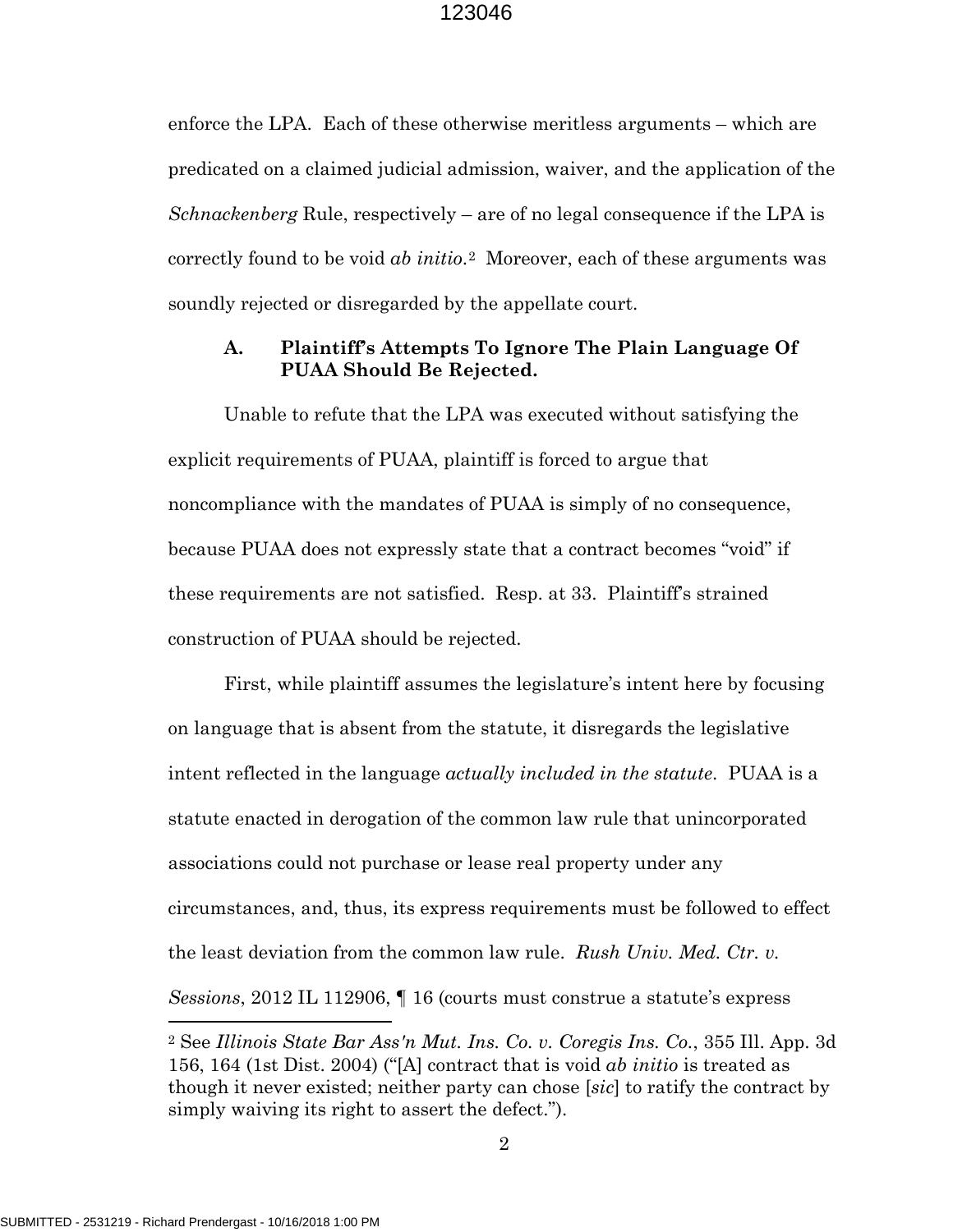language "in order to effect the least – rather than the most – alteration in the common law."). Tellingly, plaintiff does not attempt to rebut this proposition of law.

Nor are PUAA's requirements meaningless; they protect individual members by ensuring that they (1) have notice of any potential liability, and (2) are permitted to vote in favor or against entering into a contract that could potentially expose them to personal liability. It strains credulity to argue that the legislature did not intend for parties to comply with these explicit protections, thus leaving members exposed to liability without their consent. Plaintiff's interpretation of PUAA renders the express requirements of the statute meaningless. *Sylvester v. Industrial Comm'n*, 197 Ill. 2d 225, 232 (2001) (the court "must construe a statute so that each word, clause and sentence, if possible, is given a reasonable meaning and not rendered superfluous, avoiding an interpretation which would render any portion of the statute meaningless or void.").

## **B. Plaintiff Fails To Distinguish** *Alliance* **Or Demonstrate That** *K. Miller* **Should Be Expanded.**

*Alliance Prop. Mgmt., Ltd. v. Forest Villa of Countryside Condo. Ass'n*, 2015 IL App (1st) 150169, stands for the proposition that where a party lacks authority to enter into a contract, the contract is void and cannot be enforced. Plaintiff's attempt to distinguish this case is wholly unavailing. Plaintiff argues that "unlike here, in *Alliance*, the party seeking the enforcement of the agreement did not make a claim of apparent authority, because the issue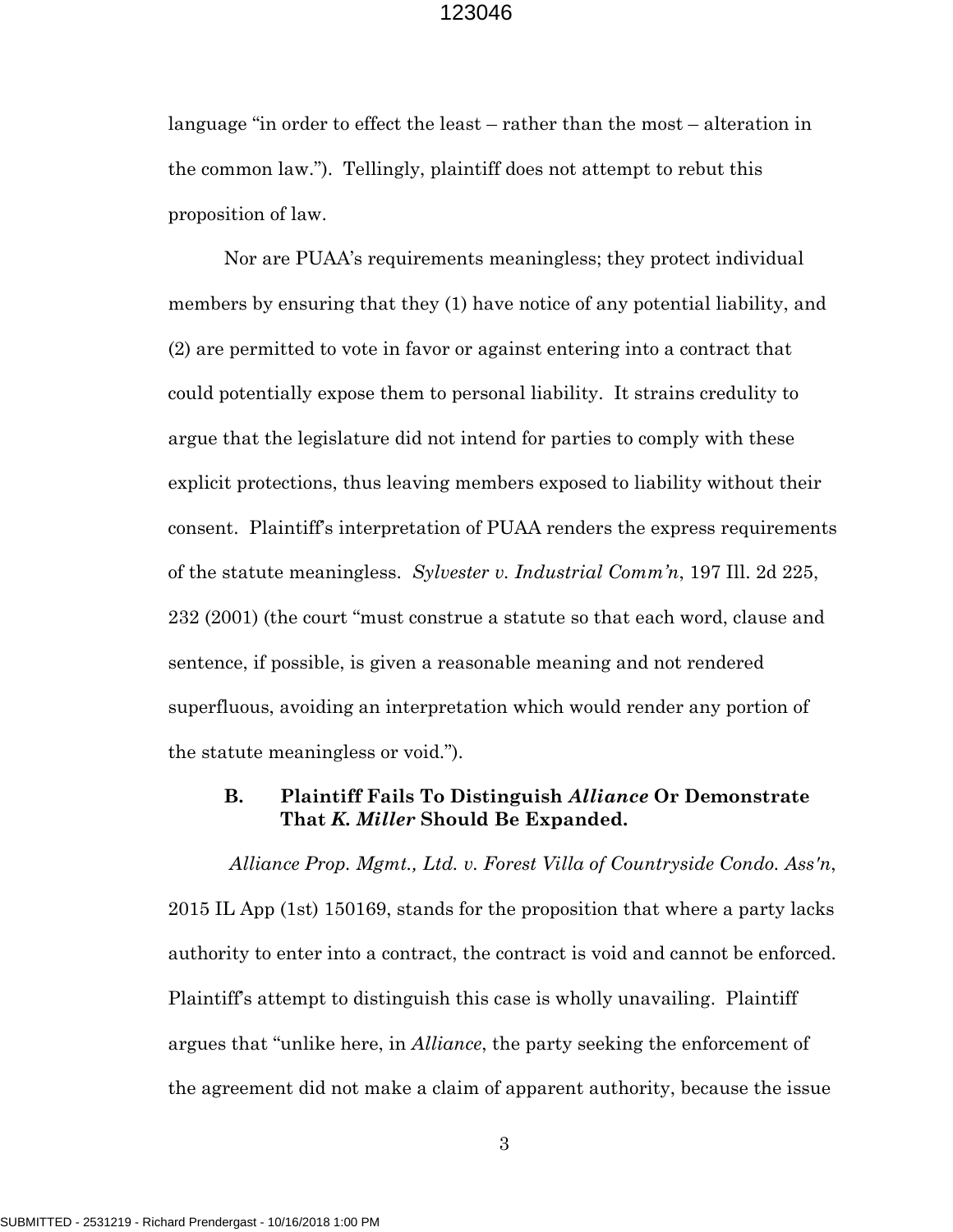there was not *who* executed the contract but only the duration of the contract." Resp. at 36 (emphasis in original). But plaintiff's apparent authority argument is a red herring, because a contract that is void *ab initio* is treated as if it never existed. *Illinois State Bar Ass'n Mut. Ins. Co.*, 355 Ill. App. 3d at 164. Moreover, the *Alliance* court did not find the contract void because of the duration of the contract as plaintiff insists; rather, it found the contract void because it was signed by a party without authority. *Alliance*, 2015 IL App (1st) 150169, ¶ 36 ("the Board lacked authority to execute the 36–month Agreement. *Without authority*, the contact is void and Alliance cannot recover under its terms.") (emphasis added). As in *Alliance*, Local 726 did not have the legal authority to execute the LPA because it had not complied with the requirements of PUAA (or, for that matter, its own bylaws). As such, the contract is void *ab initio*.

Plaintiff cannot dispute that *K. Miller Constr. Co. v. McGinnis*, 238 Ill. 2d 284 (2010), involved the limited issue whether a contract may be enforced if one of its *terms* violates a statute, as opposed to whether a contract may be enforced when one of the contracting parties lacked the *legal authority* to enter into the agreement. Plaintiff attempts to attack Local 700's distinction by looking to the authorities cited in *K. Miller*, but these authorities likewise do not address the issue at hand  $-i.e.,$  whether a contract entered into without authority is void. Rather, these authorities merely provide that a contract does not automatically become void *ab initio* if *one of its terms*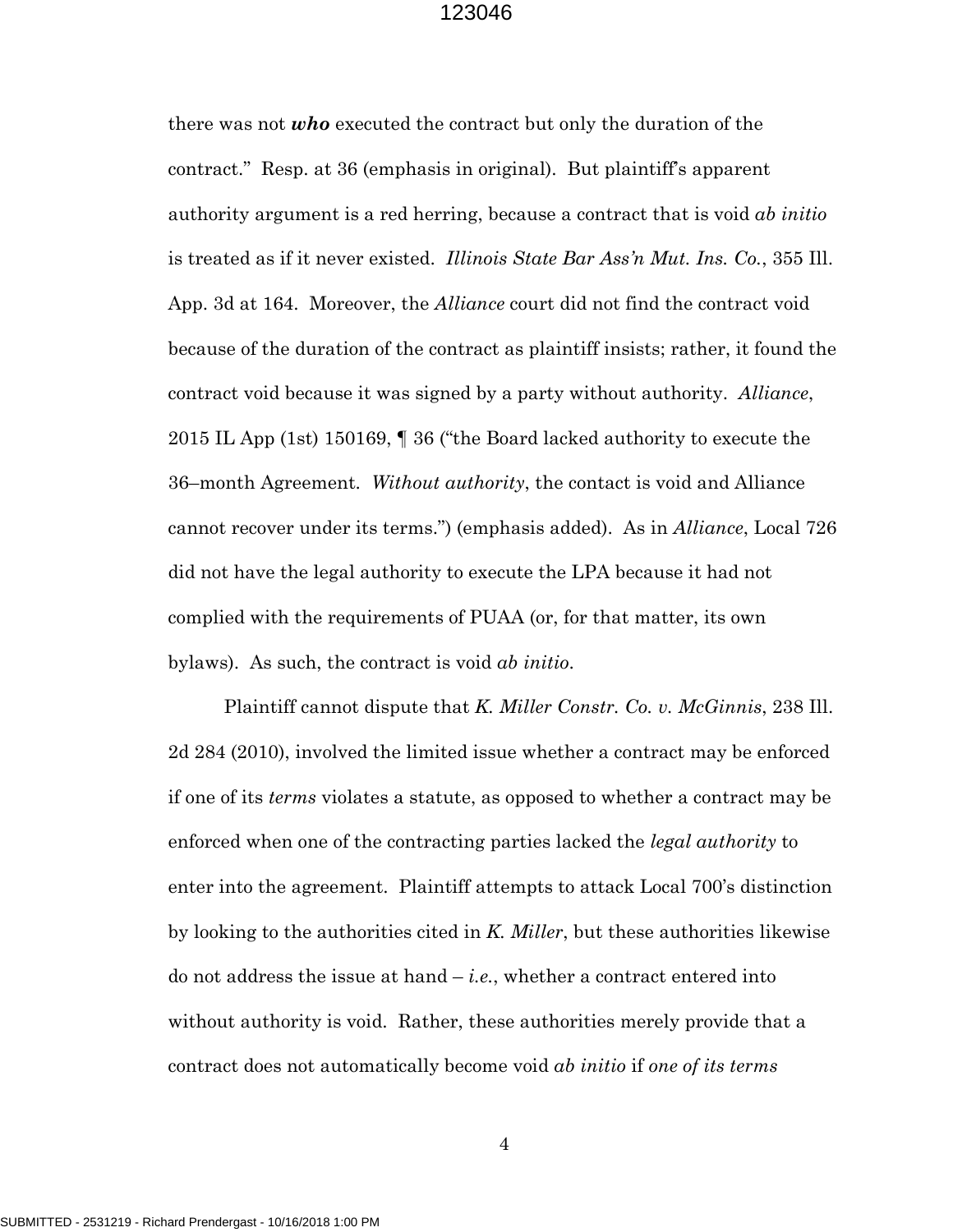violates a statute.[3](#page-9-0) None of these authorities contradict the several controlling cases cited by Local 700 for the premise that "[a] contract executed by a party that does not have authority is void *ab initio*." See *Siena at Old Orchard Condo. Ass'n v. Siena at Old Orchard, L.L.C.*, 2017 IL App (1st) 151846, ¶ 77, quoting *Alliance*, 2015 IL App (1st) 150169, ¶ 29. This legal principle is not mentioned, let alone distinguished in plaintiff's response brief.

## **C. Plaintiff's Remaining Arguments For Enforcing The LPA Were Correctly Rejected Or Disregarded By The Appellate Court.**

Plaintiff's remaining arguments  $- (1)$  that Local 700 judicially admitted that the LPA was valid; (2) that Local 726 waived the protections of PUAA through its past conduct; and (3) that the trial court's application of the *Schnackenberg* Rule controls – were all correctly rejected or disregarded by the appellate court. Moreover, none of these arguments provide a legally cognizable basis to enforce a contract, like the LPA, that is void *ab initio*. See *Illinois State Bar Ass'n*, 355 Ill. App. 3d at 164 ("[A] contract that is void *ab* 

 $\overline{a}$ 

<span id="page-9-0"></span><sup>3</sup> For instance, plaintiff first relies upon Williston on Contracts to argue that the appellate court underwent a proper balancing test in determining whether to enforce the LPA. Yet, that authority likewise involved the enforceability of a contract *when one of its terms is illegal*, and not when it is executed without legal authority. See generally 5 Williston on Contracts § 12:4 (4th ed.) (discussing the balancing test in reference to whether "a promise or term in an agreement is unenforceable on grounds of public policy."). Likewise, in *Pascal P. Paddock, Inc. v. Glennon*, 32 Ill. 2d 51 (1964), there was no question that the contract at issue was entered into with proper legal authority. *Id*. at 54. ("Plaintiff corporation … was therefore capable of entering into a valid contract for the furnishing of plumbing services.").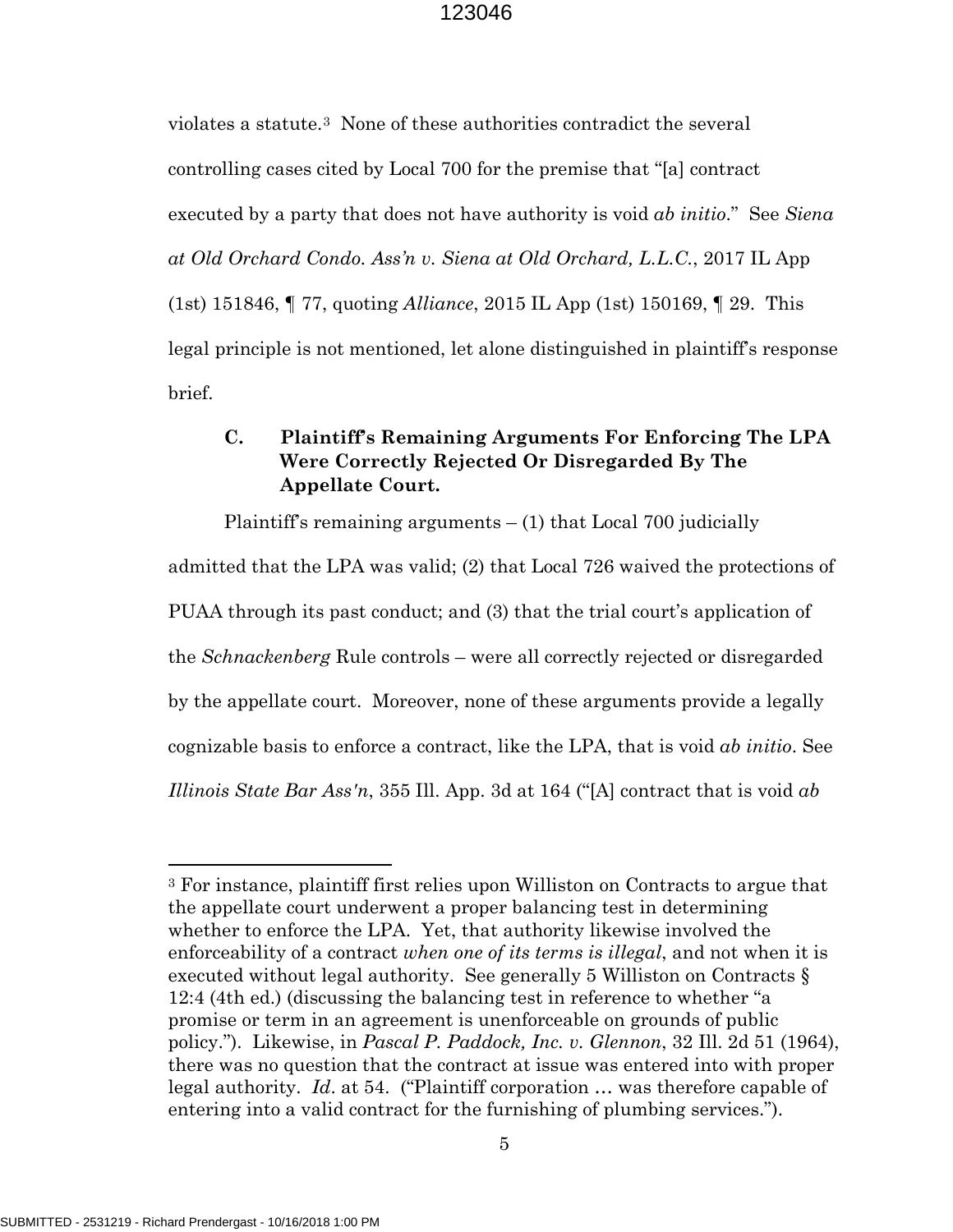*initio* is treated as though it never existed; neither party can chose to ratify the contract by simply waiving its right to assert the defect.").

## **1. Local 700 Did Not, And Could Not, Judicially Admit The Validity Of The LPA.**

Neither the trial court, nor the appellate court, held that Local 700 judicially admitted the validity of the LPA – and with good reason. Not only has the validity of the LPA been the central dispute throughout this litigation, the legal question whether the LPA is an enforceable contract is not a factual allegation that Local 700 is even *capable* of judicially admitting. Rather, the law is clear that legal conclusions and issues of law – such as whether the LPA is enforceable – cannot be judicially admitted and instead are questions of law for the court to determine. See, *e.g.*, *In re Marriage of Osborn*, 206 Ill. App. 3d 588, 594 (5th Dist. 1990); *Premier Elec. Constr. Co. v. LaSalle Nat'l Bank*, 132 Ill. App. 3d 485, 494 (1st Dist. 1984). Accordingly, even assuming *arguendo* that Local 700 conceded in its pleadings that the LPA was valid and enforceable (which it did not), the validity of the LPA is still a legal question that cannot be judicially admitted by a party.

Moreover, there is nothing in Local 700's pleadings that is tantamount to a deliberate, clear and unequivocal admission that the LPA is valid and enforceable. See *In re Estate of Rennick*, 181 Ill. 2d 395, 406 (1998) (judicial admissions are "deliberate, clear, unequivocal statements by a party about a concrete fact within the party's knowledge."). The allegations on which plaintiff relies state only that Clair entered into the LPA agreement and that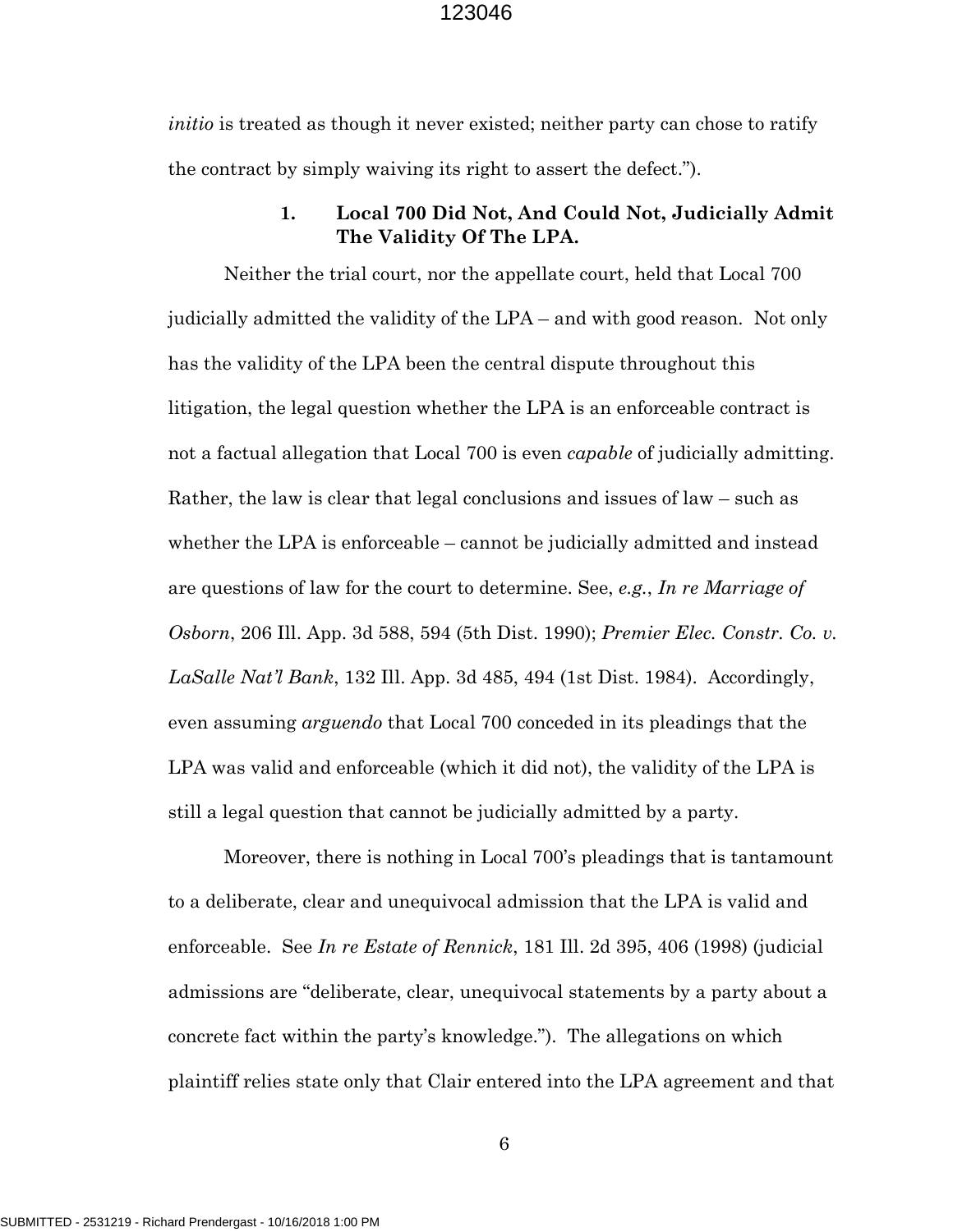the parties "then entered into negotiations to modify the lease" and settle their dispute in good faith. At best, they are factual admissions that Clair (who was not authorized to do so) signed the LPA, and that Local 726 and plaintiff later negotiated a modification of the LPA. These statements do not constitute a "deliberate, clear, unequivocal" admission of the validity of the LPA, particularly when they are viewed, as they must be, in the context of Local 700's pleadings as a whole.[4](#page-11-0) See *Thomas v. Northington*, 134 Ill. App. 3d 141, 147 (1st Dist. 1985) (before a statement can be deemed a judicial admission "it must be given a meaning consistent within the context in which it is found and it must be considered in relation to the other testimony and evidence presented.").<sup>[5](#page-11-1)</sup>

7

 $\overline{a}$ 

<span id="page-11-0"></span><sup>4</sup> See, *e.g.*, R.V5, C1151 (Answer at ¶ 24: noting that Thomas Clair unilaterally signed the LPA "without proper authority"); R.V5, C1176 (1st Aff. Def. at  $\P$  8: "The unilateral execution of the Lease by Thomas P. Clair ("Clair"), the Secretary-Treasurer of Local 726, was, therefore, without authority"); R.V5, C1179 (3rd Aff. Def. at ¶ 6: "Under the circumstances, the Lease entered into without the membership's approval was a nullity").

<span id="page-11-1"></span><sup>5</sup> Plaintiff's reliance on *Daehler v. Oggoian*, 72 Ill. App. 3d 360 (1st Dist. 1979) is misplaced. In *Daehler*, the defendant's second affirmative defense alleged that he had engaged in negotiations with the landlord for a new lease. This factual statement "negated any possibility of a holdover tenancy," and thus rendered the allegations of a holdover tenancy in his first affirmative defense insufficient. *Daehler*, 72 Ill. App. 3d at 365. By contrast, the statements in Local 726's 7th Affirmative Defense indicating that it sought to modify the LPA because it could not comply with its terms do not constitute judicial admissions regarding the LPA's validity or its enforceability. R.V5, C1181. The fact that Local 726 agreed to meet with plaintiff and attempt to negotiate a modification of the LPA does not in any way establish an admission that the LPA was enforceable. To suggest otherwise would lead to the absurd result that a party that unsuccessfully attempts to resolve a contract dispute and who thereafter acknowledges that unsuccessful attempt in its pleadings, thereby admits the validity of the disputed contract.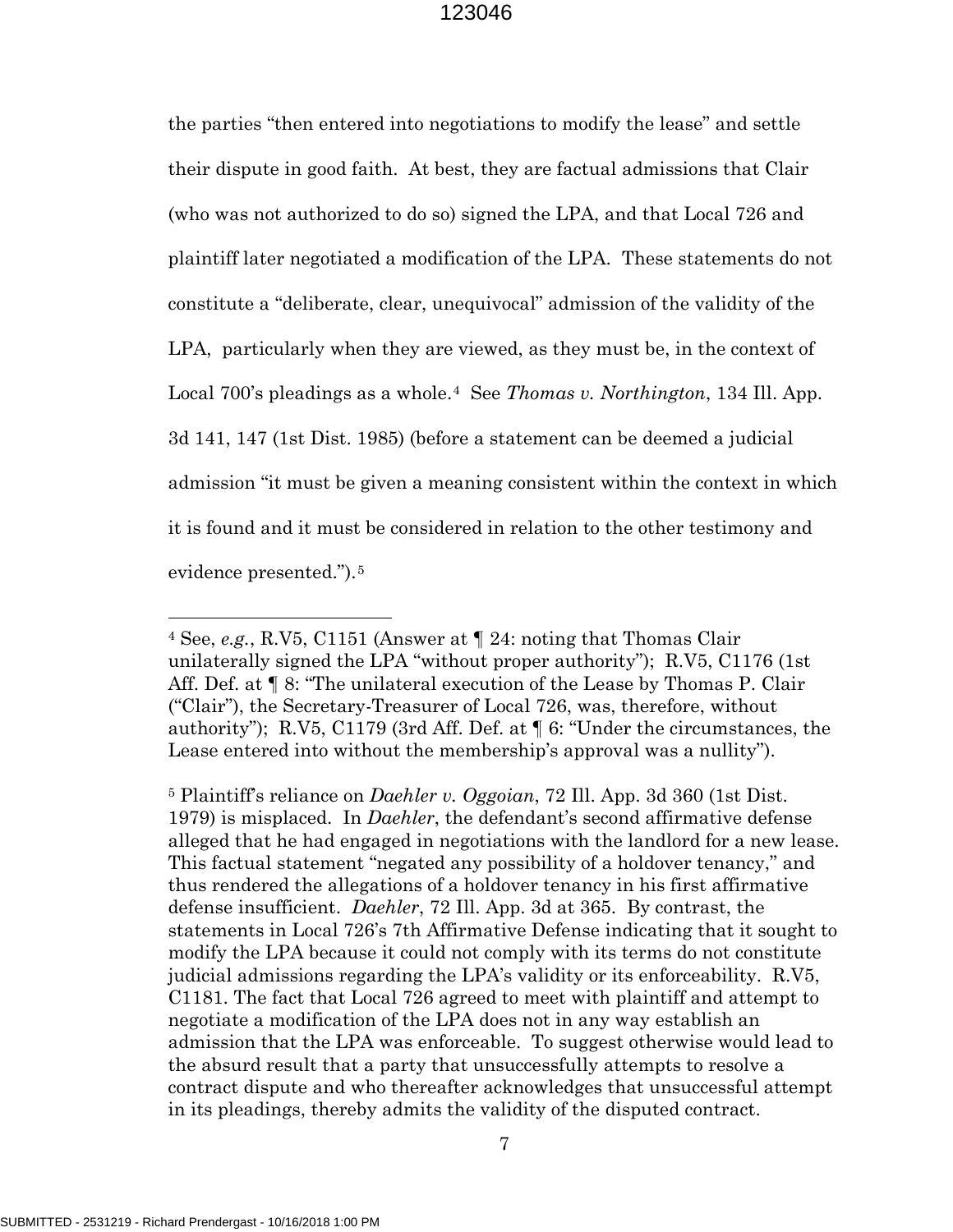**2. Local 726 Did Not Waive The Protections Of PUAA.** Plaintiff's next argument, which was similarly disregarded by the trial and appellate court, contends that Local 726 waived the protections afforded to it under PUAA. This argument fails on multiple levels. First, as previously noted, because the LPA is void *ab initio*, it cannot be ratified or deemed enforceable even assuming Local 726 had somehow waived the protections under PUAA (which it did not). See *Illinois State Bar Ass'n*, 355 Ill. App. 3d at 164. None of the cases cited by plaintiff – *Louise v. Dep't of Labor*, 90 Ill. App. 3d 410 (1st Dist. 1980), *Maton Bros. v. Central Pub. Serv. Co.*, 356 Ill. 584 (1934) and *Solinger v. Board of Fire and Police Comm'rs*, 37 Ill. App. 3d 1044 (1st Dist. 1976) – stand for the proposition that a void contract, entered into without authority, may become enforceable through waiver.

Second, there is absolutely nothing in the record establishing that Local 726's *members* waived the protections afforded to them under PUAA by making "a clear, unequivocal, and decisive act" manifesting their intention to waive their rights. *In re Nitz*, 317 Ill. App. 3d 119, 130 (2d Dist. 2000). Instead, plaintiff argues that Local 726 waived its rights under PUAA through the practice of having one representative, Clair, sign real estate contracts without providing notice to the members or allowing the members to vote on the contracts. Resp. at 28-29. Significantly, the "contracts" to which plaintiff refers were made with other third parties and have no relation to plaintiff or the contract at issue here. Plaintiff cites no authority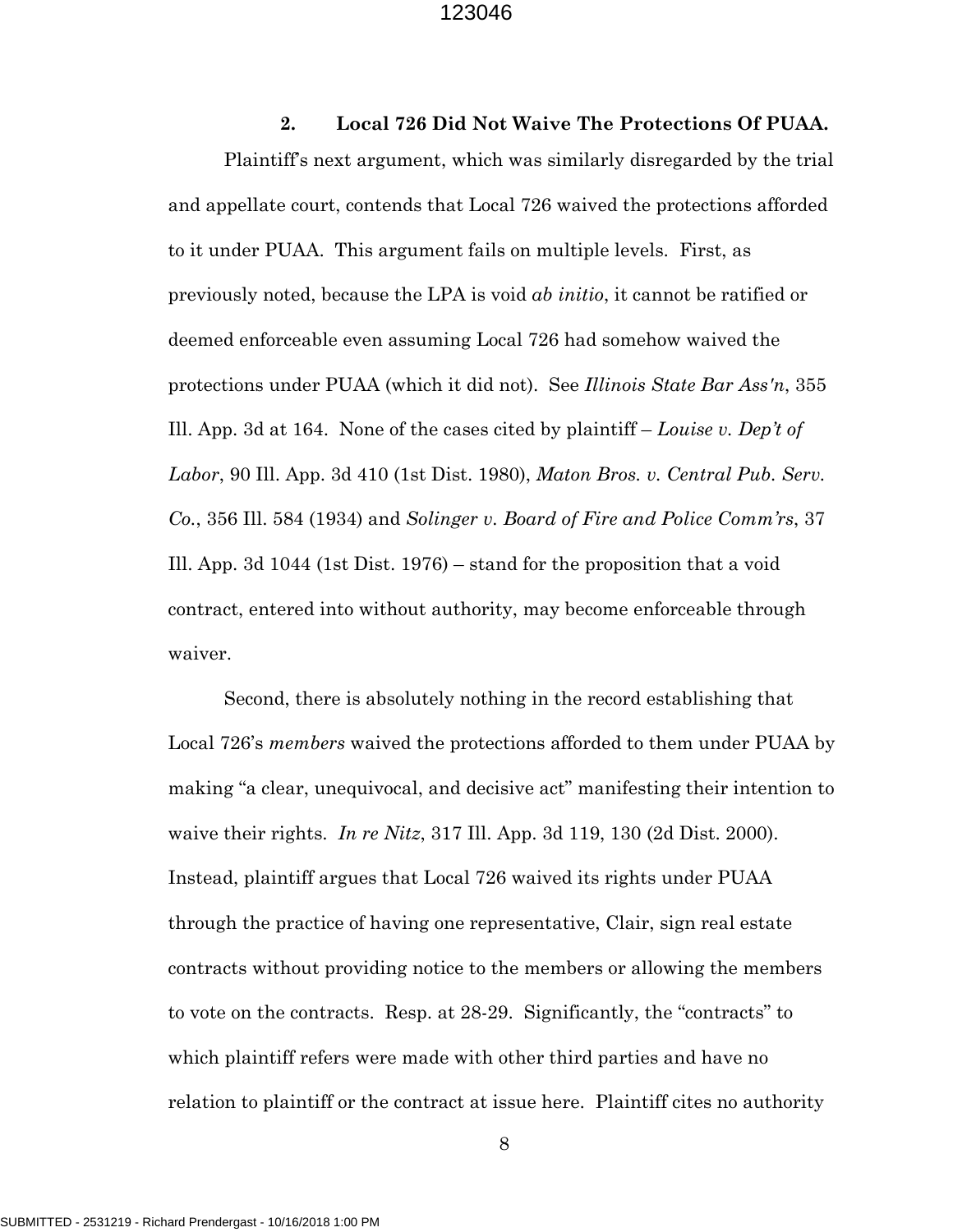(and Local 700 is aware of none) for the proposition that a party's past conduct with third parties can waive protections in a future transaction involving different parties. Moreover, even if the *officers* of Local 726 have previously disregarded PUAA's requirements, plaintiff is unable to point to any "clear, unequivocal, and decisive act" by the *members* that demonstrates they waived PUAA's protections.

#### **3. The** *Schnackenberg* **Rule Is Inapplicable.**

Plaintiff's reliance on the *Schnackenberg* Rule is equally fruitless, as that doctrine does not deal with the issue whether a contract can be enforced if it was not executed with proper authority. *Schnackenberg v. Towle*, 4 Ill. 2d 561 (1954). The principle set forth in *Schnackenberg* states that "where a contract is illegal or against public policy a court of equity will not, at the instance of one of the parties who participates in the illegal or immoral intent, either compel the execution of the agreement or set it aside after it has been executed, because to give relief in such a case would injure and counteract public morals." *Id*. at 565. This doctrine is therefore confined to the enforcement of illegal contracts or those manifestly against public policy. It does not provide any guidance on the validity of contracts, like the LPA at issue, executed without authority.

Plaintiff also claims that the *Schnackenberg* Rule exempts it from complying with PUAA because only Local 726 was in a position to obtain member approval. Again, *Schnackenberg* did not deal with authority to enter into a contract and, in any event, makes no such distinction between the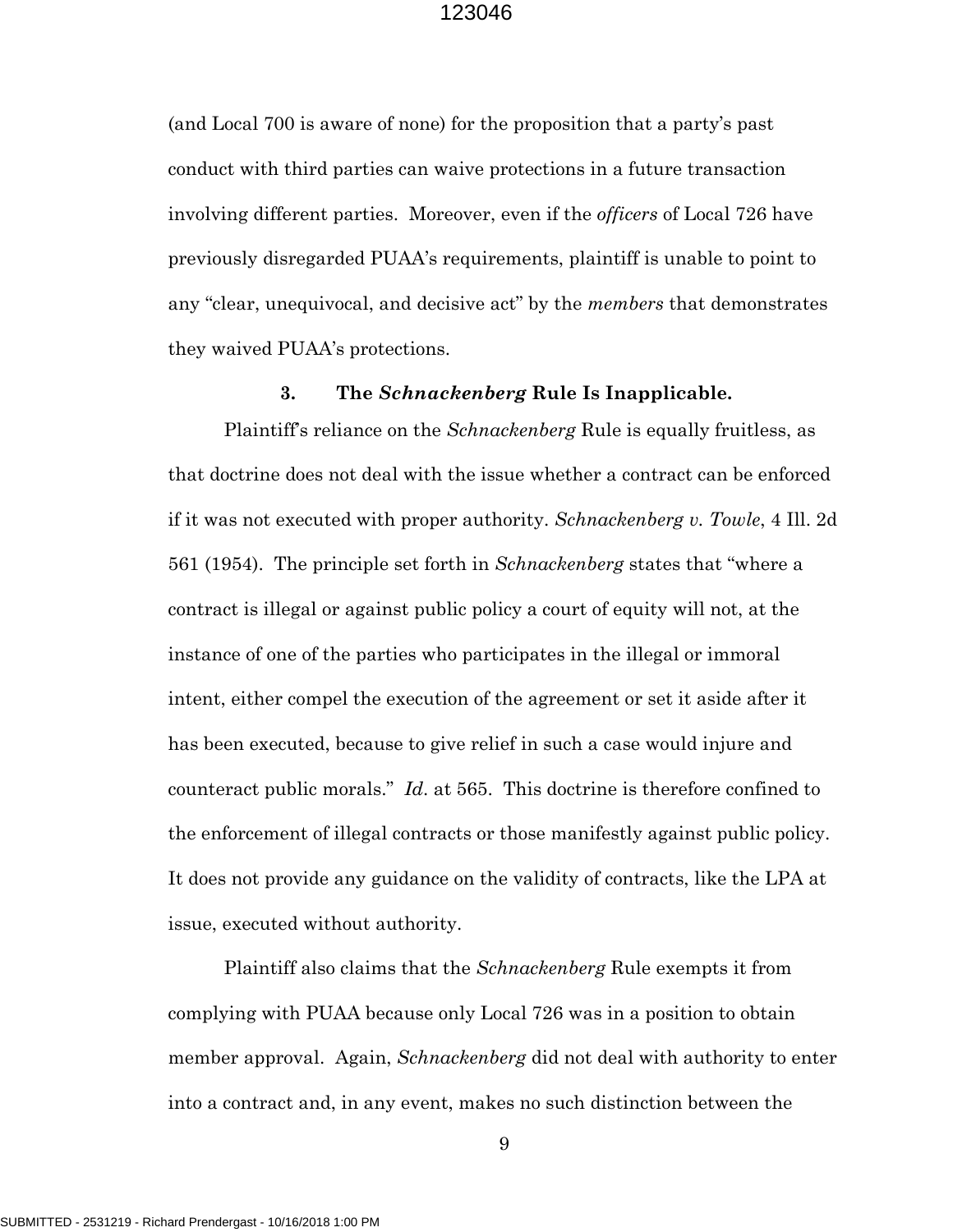parties' relative culpability in performing an illegal contract. To the contrary, either party to an illegal contract can raise its illegality as a defense to enforcement, regardless of their relative participation in the underlying illegal conduct. *O'Hara v. Ahlgren, Blumenfeld & Kempster*, 127 Ill. 2d 333, 349 (1989) (holding that attorneys who drafted a contract were not estopped from asserting the "the illegality of an agreement which they drafted and from which they benefitted"); *Hall v. Woods*, 325 Ill. 114, 135 (1927) (noting that "the circumstance that the relief is asked by a party who is *particeps criminis* is not in equity material" when a stock agreement violated the terms of a statute). Plaintiff's attempt to lay the blame exclusively on the members of Local 726 – who were denied their statutory right to approve the contract – is unavailing.

## **II. The Appellate Court Erred As A Matter Of Law In Imposing Successor Liability Against Local 700.**

Plaintiff does not dispute that the substantial continuity test has never previously been adopted under Illinois law; nor does Plaintiff dispute that its use in other jurisdictions has been strictly limited to avoiding the frustration of federal labor laws, and not to impose successor liability for common law claims like breach of contract. Moreover, plaintiff does not contest that the appellate court's novel application of the substantial continuity test outside of the federal labor law context is inconsistent with prior federal courts decisions that refused to extend that test to other areas of successorship law. As the substantial continuity doctrine should be limited to this unique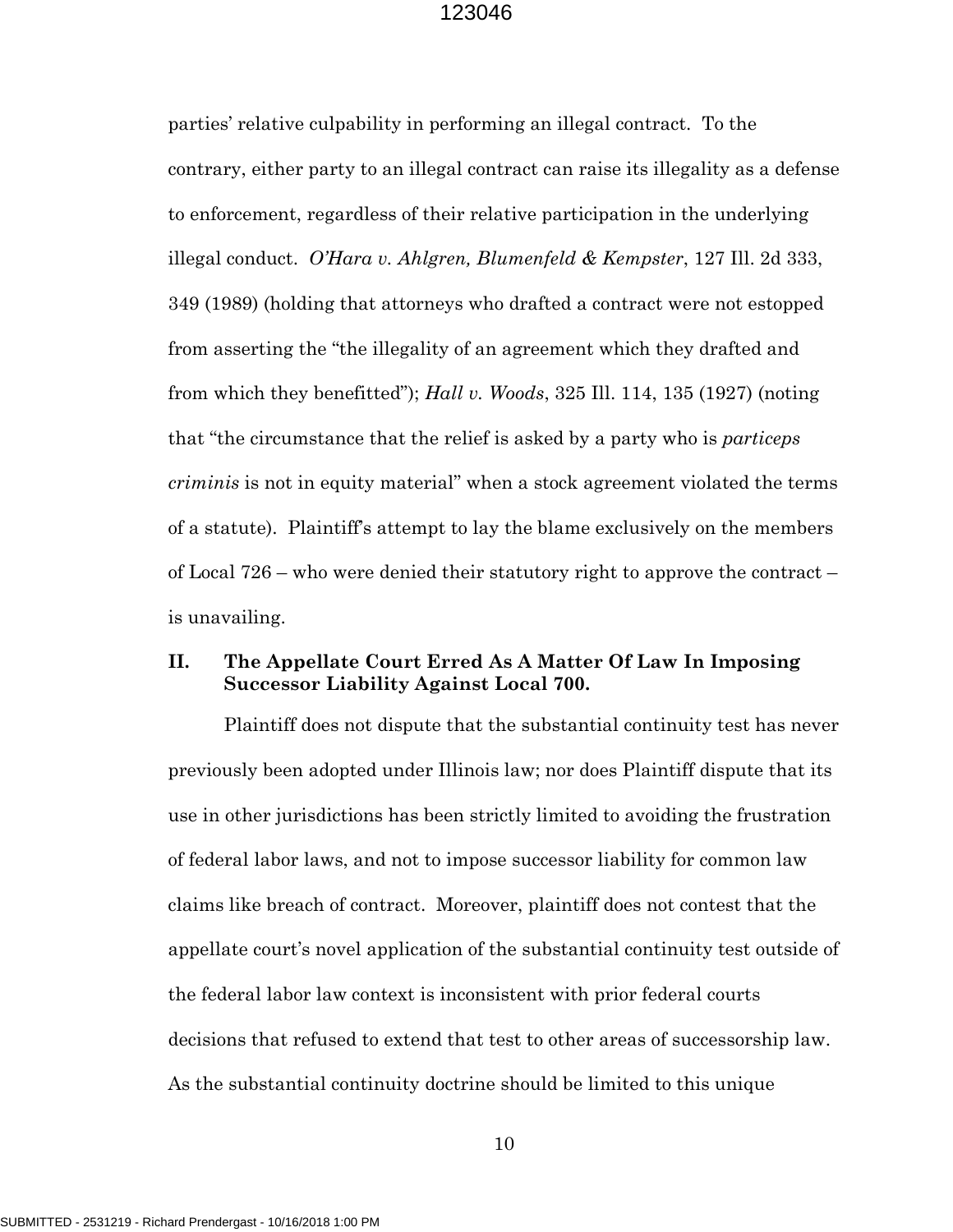context (*i.e.*, avoiding the frustration of federal labor laws), the appellate court's application of the test here was erroneous.

As the Supreme Court has explained, the concept of successorship, as it relates to enforcing or otherwise avoiding the frustration of federal labor laws, is less narrowly defined than successor liability in the context of common law claims like those at issue here. See *Golden State Bottling Co., Inc. v. N.L.R.B.*, 414 U.S. 168, 182, n. 5 (1973) ("the perimeters of the laborlaw doctrine of successorship…have not been so narrowly confined."). Successorship principles, including the substantial continuity test, were developed to protect important labor policies, such as protecting employees' free choice to select their bargaining representatives, assuring continuity of bargaining representatives on behalf of employees, preventing labor strife, and promoting stable bargaining relationships. See generally 5 ILCS 315/1, *et seq*. (Illinois Public Labor Relations Act); see also *In re Gen. Teamsters, Warehousemen & Helpers Union, Local 890,* 265 F.3d 869, 874 (9th Cir. 2001) ("Labor relations are governed by a unique set of labor relation laws that are designed in large measure to insure that the workers are represented by the collective bargaining representative of their choice.").

Preserving these important labor policies and workers' rights prompted the development of the substantial continuity test, but, as Local 700 explained in its opening brief, federal courts have recognized that the doctrine is "particular to the labor law context[,]" and "cannot easily be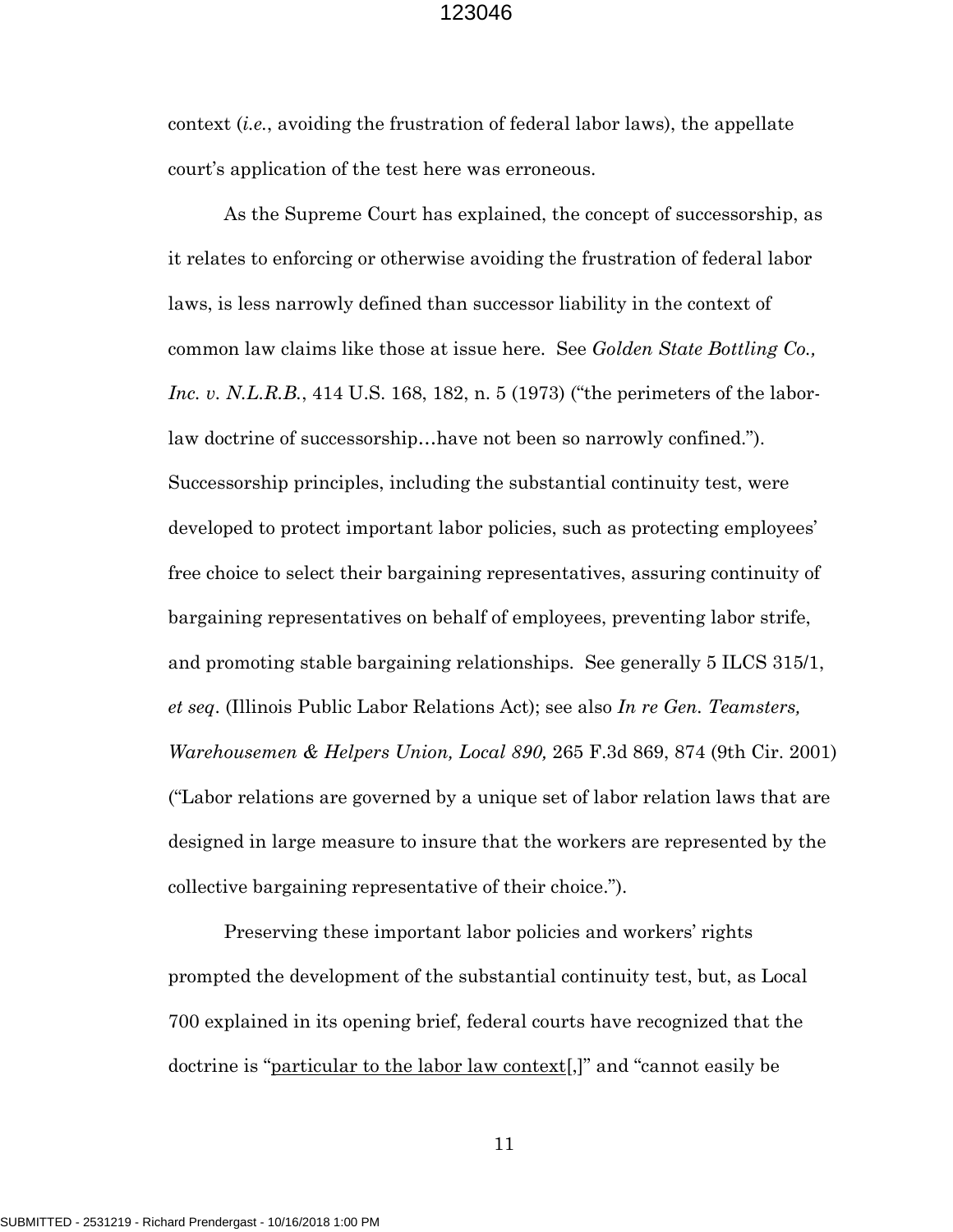extended to other areas of federal common law." *New York v. National Servs. Indus., Inc.*, 352 F.3d 682, 686 (2d Cir. 2003) (emphasis added). Plaintiff does not, and cannot, dispute that no court in Illinois or elsewhere has applied that test outside the federal labor law context. Yet, plaintiff attempts to distinguish the *National Services Industries* case in the most superficial manner, arguing that "there is no CERCLA claim, no federal common law issues, and no asset purchase" at issue here. Resp. at 43. Plaintiff's narrow reading of *National Services Industries* clearly fails. The fact that the court there refused to extend the substantial continuity test to the CERCLA claim in that case is hardly the point. The court's justification for refusing to extend the substantial continuity test  $-i.e.,$  that the test is "particular to the labor law context" and has not been, and cannot be, easily extended to other areas of the law – is the controlling rationale that plaintiff has deliberately overlooked. *National Servs. Indus., Inc.*, 352 F.3d at 686.

It is a distinction without difference that there is no CERCLA claim here, or that the instant case involves an Illinois common law claim as opposed to a federal common law claim. What is significant is that this case is entirely devoid of the circumstances (namely, the frustration of important labor law policies) that have previously justified the use of the substantial continuity test. See, *e.g.*, *Equal Emp't Opportunity Comm'n v. Local 638*, 700 F. Supp. 739, 745 (S.D.N.Y. 1988) (enforcing labor rights under collective bargaining agreements against successor employers); *Parker v. Metropolitan*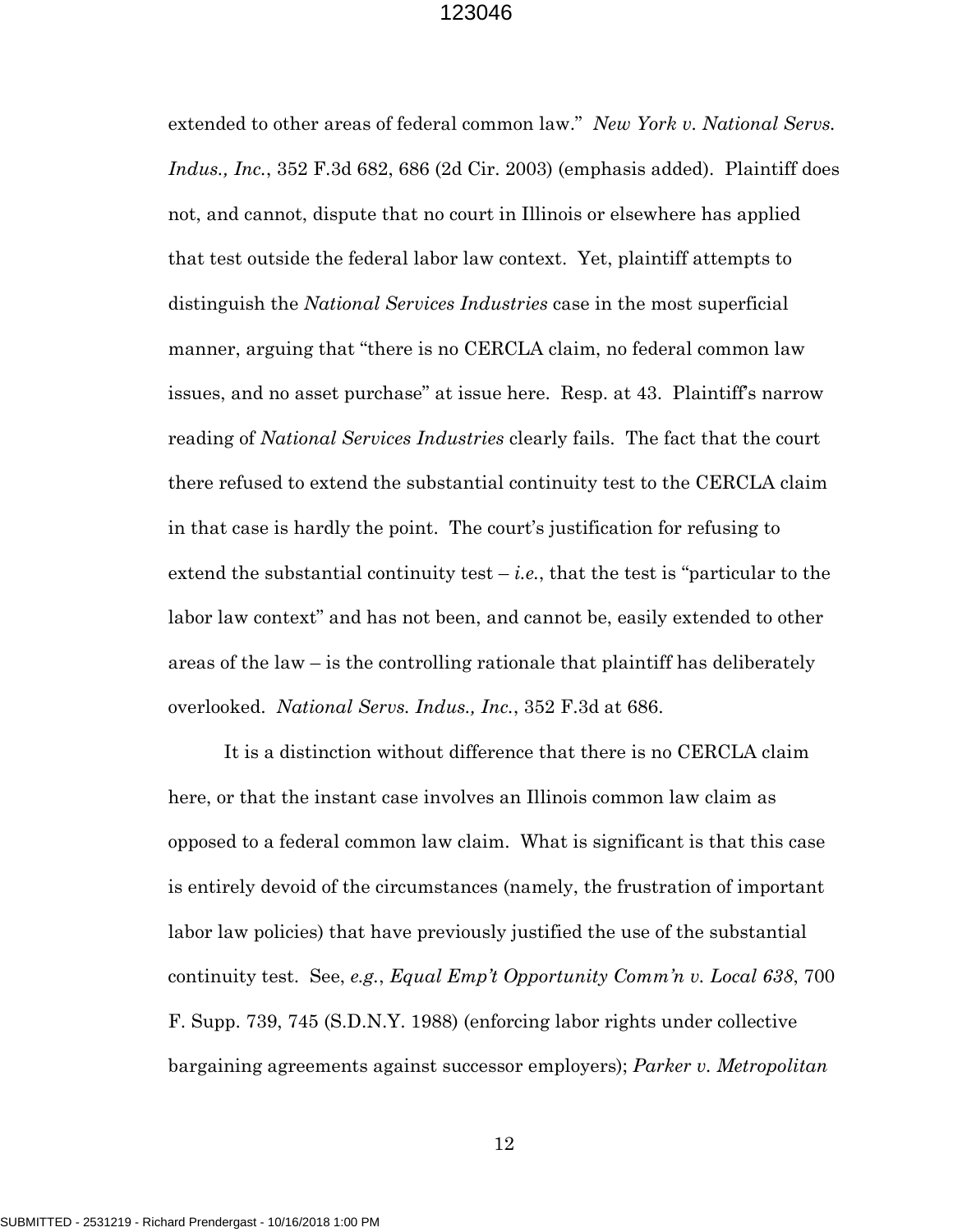*Transp. Auth.*, 97 F. Supp. 2d 437, 452 (S.D.N.Y. 2000) (holding successor entities liable for their predecessor's discriminatory acts or unfair labor practices in violation of federal law). Indeed, plaintiff does not (and cannot) dispute this fact. As such, there is no justification for the appellate court's departure from the well-settled exceptions to successor non-liability in Illinois and its erroneous application of the less stringent substantial continuity test.[6](#page-17-0)

Plaintiff's remaining arguments concerning the traditional exceptions to the Illinois rule of successor non-liability are likewise unavailing, as it fails to demonstrate the applicability of any of these traditional exceptions to the facts of this case. Indeed, beyond making a series of hyperbolic characterizations of Local 700's positions and generally distorting the record to infer that Local 700 was chartered as a means to avoid the LPA,[7](#page-17-1) plaintiff

 $\overline{\phantom{a}}$ 

<span id="page-17-0"></span><sup>6</sup> Although plaintiff asserts that Local 700 has not explained why the substantial continuity test is "less stringent," Local 700 previously explained that the substantial continuity test allows for successorship to be established without continuity of ownership, without showing an express or implied assumption of liability, and without showing a fraudulent purpose. Br. at 34- 37. Under the existing framework of Illinois successorship law, at least one of the three foregoing circumstances must be present in order to establish successor liability.

<span id="page-17-1"></span><sup>7</sup> Plaintiff simply ignores the fact that Local 726 and Local 714 were dissolved because they both had troubled histories, including multiple investigations, mandated trusteeships and officer expulsions. R.V22, 225; R.V23, 12-15. Both the trial court and appellate court found that the majority of the IBT GEB members that voted to dissolve these locals and charter Local 700 had no knowledge of the LPA. A. 11, 33; R.V6, C1293; S.R.V6, 1355-56, 1359-60, 1363-64, 1367-68, 1371-72, 1375-76; S.R.V2, 401-02. Plaintiff's narrative is simply contrary to the record.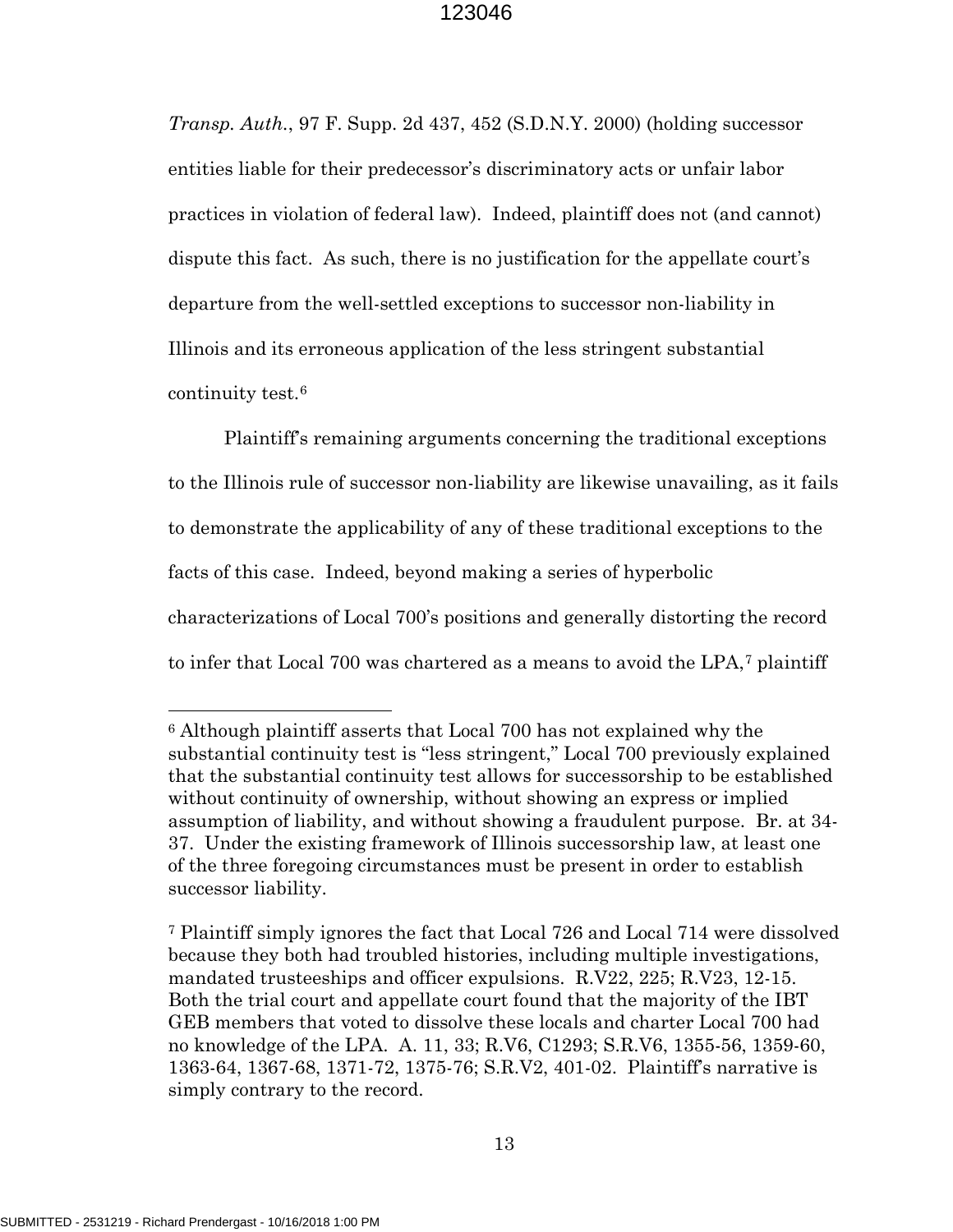generally seeks to advance arguments that were either not addressed, or otherwise properly rejected, by the appellate court.

Plaintiff's first assertion, that Local 700 should be a successor in liability under the "express or implied agreement of assumption of liability" exception, is not supported by the record. Indeed, Local 700 gave this exception little consideration in its opening brief because neither the trial court, nor the appellate court, found that Local 700 expressly or implicitly assumed liability for the LPA. While Local 726 transferred approximately  $$75,416$  in liabilities to Local 700 (in addition to  $$47,883$  $$47,883$  $$47,883$  in assets<sup>8</sup>), the LPA was not among the specific liabilities transferred. S.R.V2, 460. Thus, even according to the evidence cited by plaintiff, the LPA was not among the specific liabilities assumed by Local 700. Plaintiff's Statement of Facts likewise acknowledges this fact. See Resp. at 21 ("Local 700 Assumed Local 726's Collective Bargaining Agreements and All of Local 726's Assets and Liabilities, Except for the Lease.") (emphasis added). Plaintiff further offers no authority for its bald assertion that the use of the descriptive terms such as merger, successor, or consolidation on various documents serves to automatically create an implied assumption of *all* liabilities of Local 726, particularly where certain liabilities, such as the LPA, are excluded from the Local 726 liabilities specifically assumed by Local 700.

 $\overline{\phantom{a}}$ 

<span id="page-18-0"></span><sup>8</sup> It bears repeating that the transfer of Local 726 assets and liabilities to Local 700 resulted in a net loss of \$27,533. While plaintiff notes that nearly \$1,600,000 in net assets were ultimately received by Local 700 (Resp. at 23), there is no dispute that the net gain was the result of assets transferred by Local 714, not Local 726.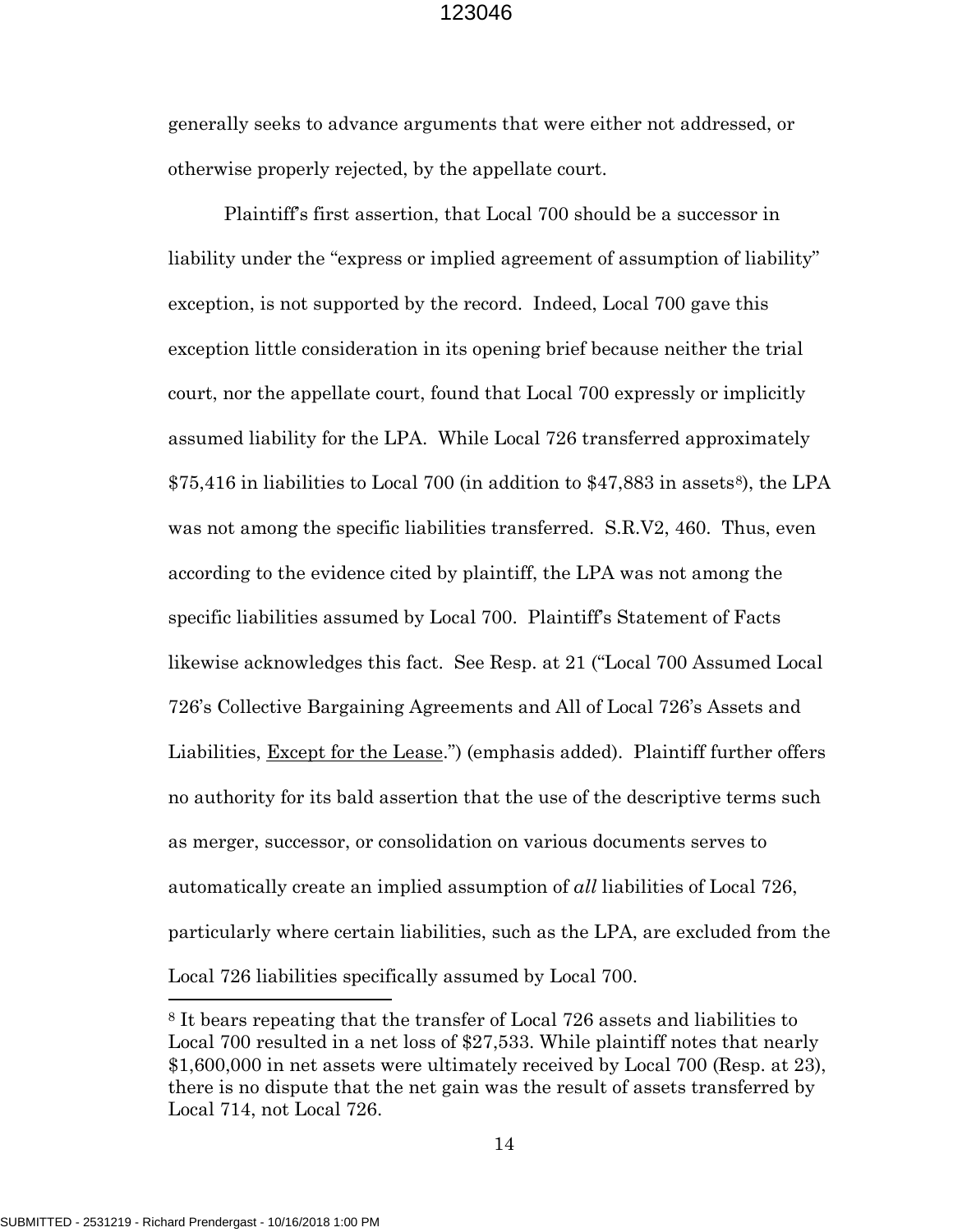Additionally, plaintiff once again incorrectly claims that the fraudulent purpose exception applies here. In doing so, plaintiff makes no attempt to address Local 700's arguments to the contrary, including that there is no dispute that the "transaction at issue" (*i.e.*, the dissolution of Local 726 and formation of Local 700) *was not effectuated by Local 700 or its members*, but by a vote of the IBT GEB (the vast majority of which did not even have knowledge of the LPA[9\)](#page-19-0). A. 11, 33; S.R.V2, 398, 401-02. Plaintiff offers no argument – much less a persuasive one – for imputing the actions of the IBT GEB (which both the appellate and trial courts held were privileged in any event) against Local 700 or its members, more than 60% of whom are not even former Local 726 members.[10](#page-19-1) 

Instead, plaintiff attacks the members of Local 700, disingenuously claiming that they are not "victims" since they "unceremoniously abandoned the property after four months[.]" Resp. at 42. Of course, plaintiff knows that when Local 700 was moved out of the subject property, it was likewise

l

<span id="page-19-0"></span><sup>9</sup> Plaintiff also fails to address the fact that, given their lack of knowledge, the IBT GEB's actions could not have been designed or intended to avoid performance by Local 726 under the LPA such that the fraud exception would apply. See Br. at 34-37.

<span id="page-19-1"></span><sup>10</sup> Plaintiff also concedes that there was no continuity of management or employees between Local 726 and Local 700. Resp. at 42. While plaintiff aimlessly points out that both locals were subject to the IBT constitution and the "ultimate control" of the IBT, (id.), this fact does not demonstrate continuity between the two organizations. Indeed, every local IBT chapter is subject to the IBT constitution and arguably under the "ultimate control" of the IBT in that sense, but that does not render them successors in liability to another local's debts or liabilities.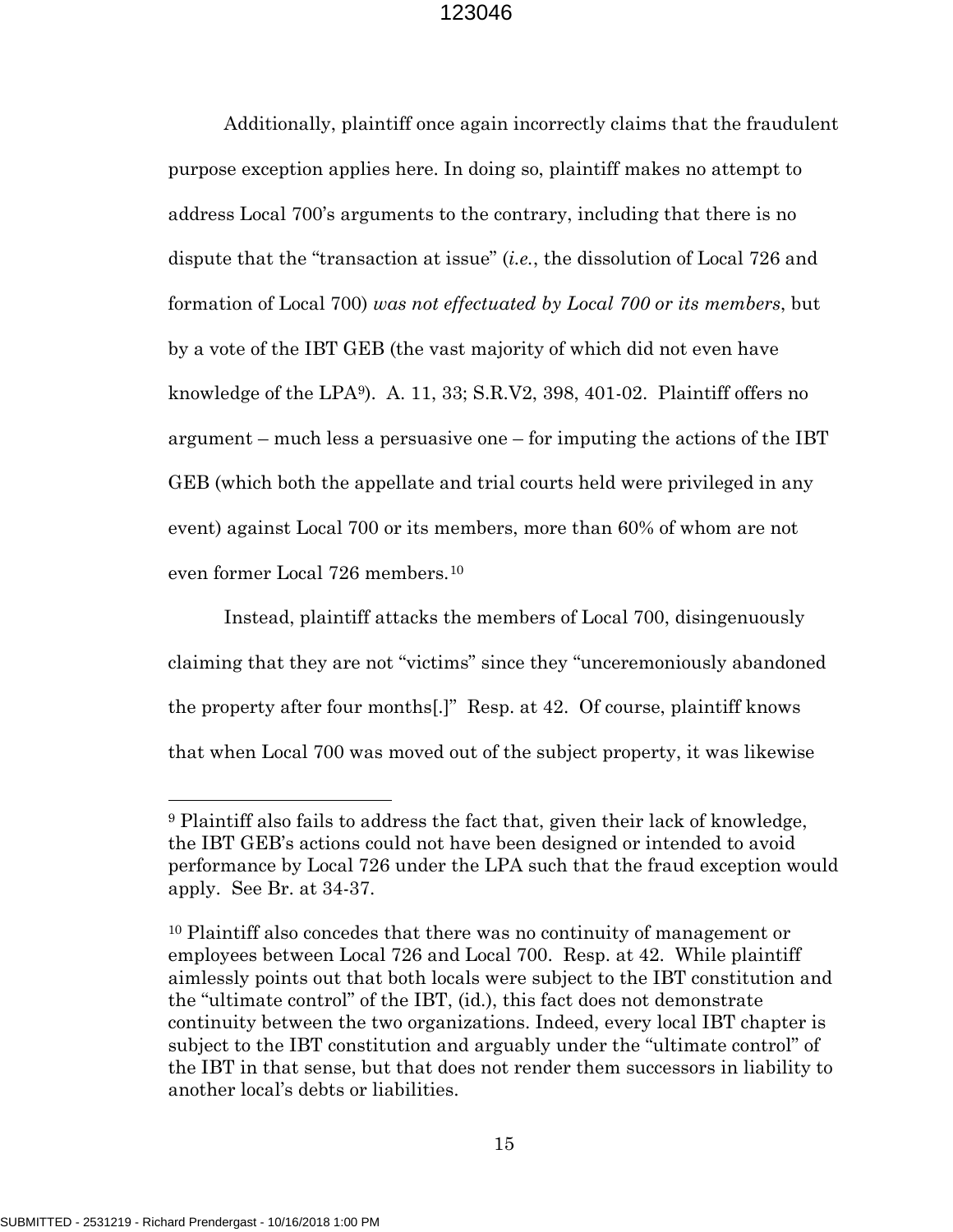not an act effectuated by the Local 700 members, who were still under IBT trusteeship and had no control over that decision. R.V23, 152-53.[11](#page-20-0) And while plaintiff resorts to further hyperbole with regard to the members' knowledge of the LPA, claiming that Local 700 "unbelievably" continues to assert the "simply laughable" notion that its members had no knowledge of the LPA, (Resp. at 42), plaintiff then cites no evidence to the contrary. Instead, plaintiff points to the selective knowledge of trustees Coli and Strzechowski, neither of whom were members of Local 700. Plaintiff does not and cannot dispute that the members that joined Local 700 – some of which were former Local 726 members, but most of which were former Local 714 members – had no knowledge of the LPA or any liability thereunder.

In short, while claiming this case fits "squarely" within the analytical framework of imposing successor liability against Local 700, none of the wellestablished exceptions to the rule of successor liability apply to the facts of this case. There is no continuity of ownership between the two organizations, which, as a matter of law, eliminates the *de facto* merger and mere continuation exceptions. As both the trial court and appellate court correctly found, there was no express or implied assumption of liability for the LPA. And, despite plaintiff's claims to the contrary, there is no evidence that Local 726 was dissolved, and Local 700 chartered, for the fraudulent purpose of avoiding liability of the LPA.

 $\overline{\phantom{a}}$ 

<span id="page-20-0"></span><sup>11</sup> Furthermore, the actions of Coli, who, as trustee, was responsible for moving Local 700 out of the subject property, were held to be privileged by the appellate court. A. 32-33.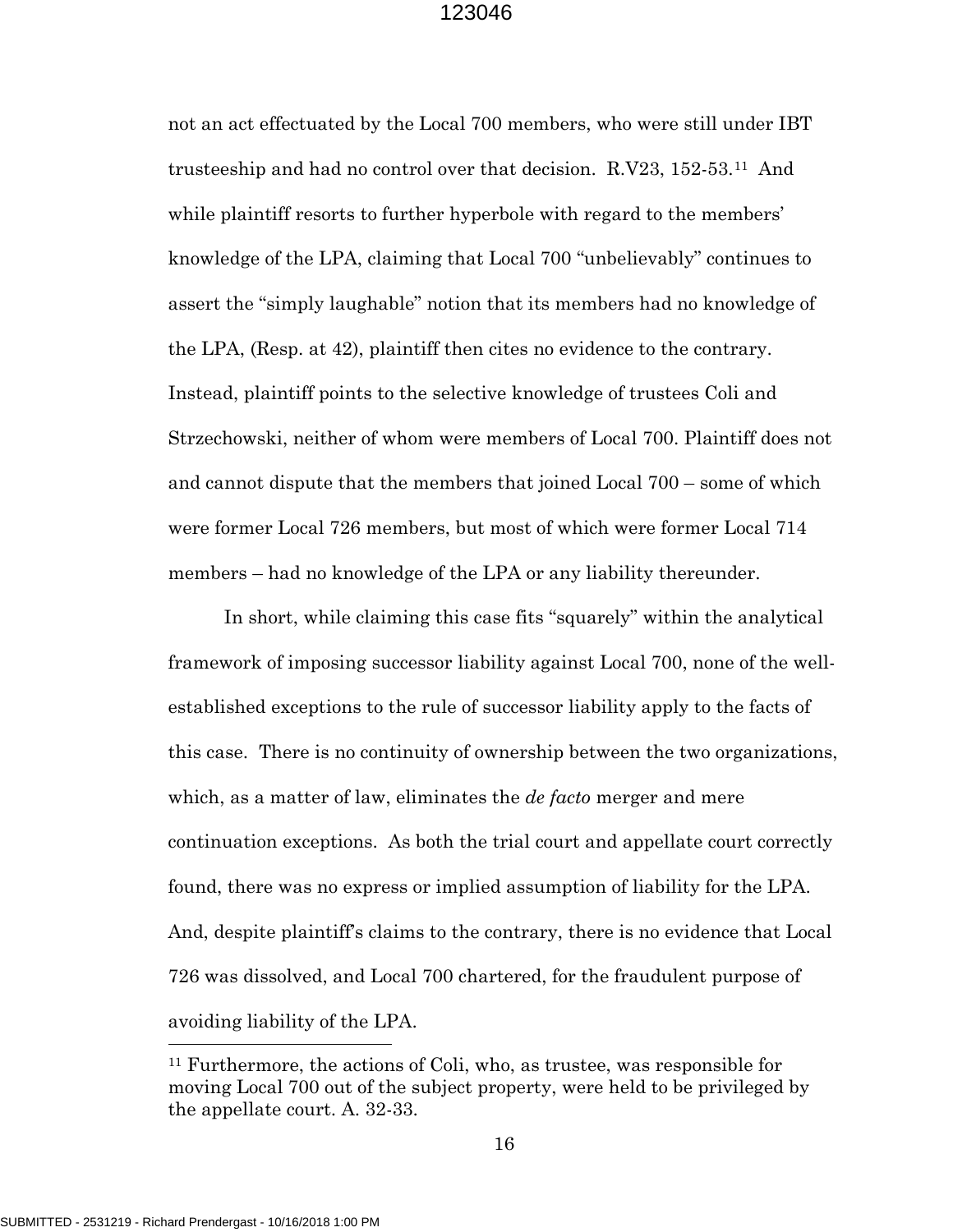The appellate court recognized that this case *did not fit* within these traditional exceptions, departed from Illinois law, applying the substantial continuity test in a context it has never been employed before (liability for common law breach of contract), with entirely inequitable results. Indeed, under the court's ruling, Local 700, which received no net assets from Local 726, is held liable for a contract that was not even authorized by the former Local 726 members (much less the roughly 60% of its membership that are former Local 714 members). Local 700 respectfully submits that this unjust result is directly attributable to the appellate court's decision to misapply the substantial continuity test in order to impose successor liability against it.

## **III. Section 14(B)(i) Of The LPA Is An Unenforceable Liquidated Damages Provision.**

Plaintiff cannot credibly dispute that Section 14(B)(i) impermissibly penalizes Local 700 by permitting plaintiff to recover liquidated damages in the form of future rent payments for the full term of the lease *in addition* to actual damages. Contrary to plaintiff's argument that damages were not ascertainable, damages would not have been difficult to calculate. As the appellate court acknowledged, "the present value of future lost rent is an appropriate measurement of a commercial lessor's damages." *1550 MP Road LLC v. Teamsters Local Union No. 700*, 2017 IL App (1st) 153300, ¶ 88; A. 36. Given that actual damages were ascertainable and could have been calculated based on the present value of lost rent, the appellate court's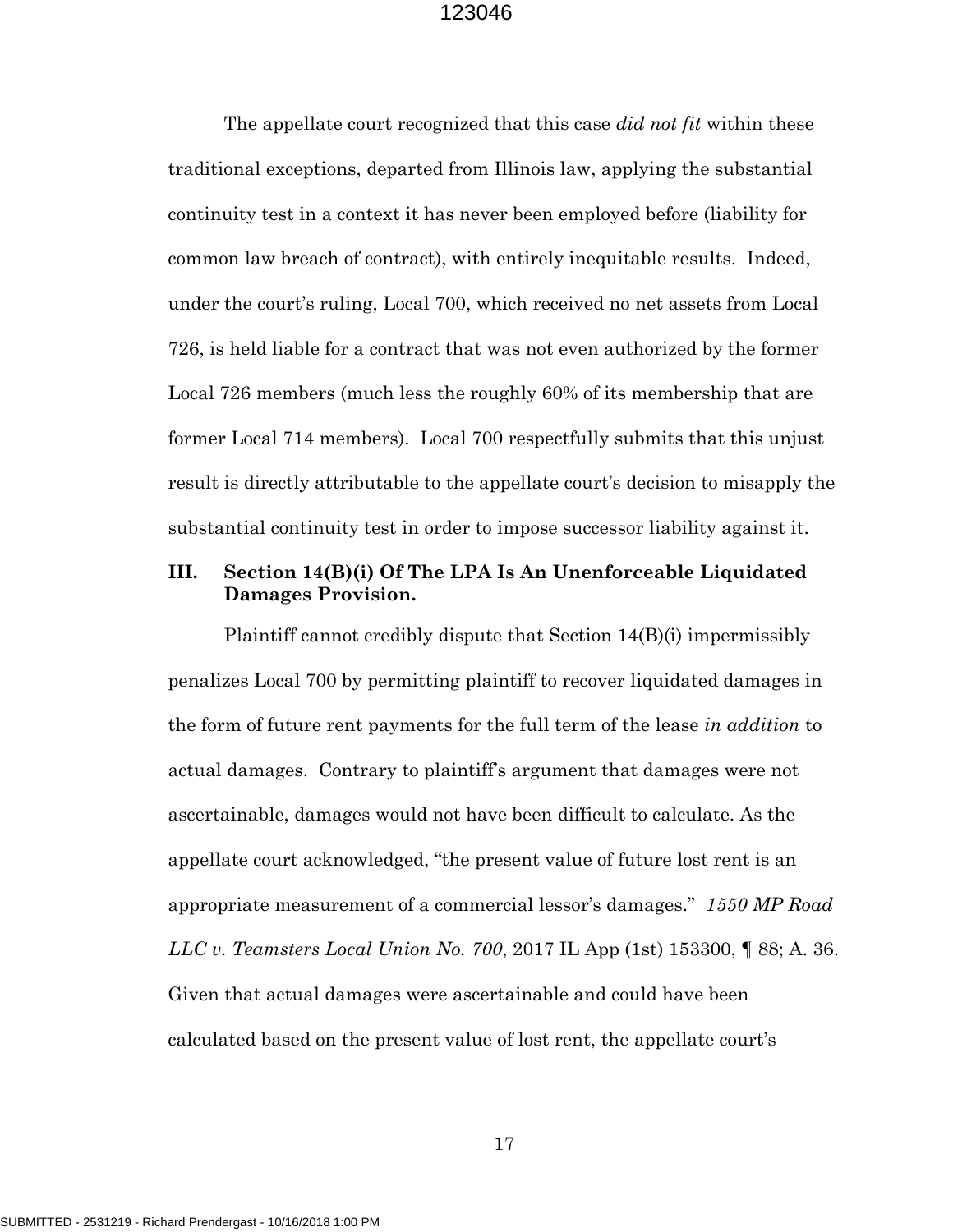decision to uphold the unconscionable liquidated damages penalty under Section 14(B)(i) should be reversed.

Plaintiff is incorrect that Section  $14(B)(i)$  serves to distinguish between default and non-default damages. Resp. at 44-45. Indeed, the plain language of the provision provides that the landlord may "be entitled to recover forthwith, *in addition to any other sums or damages for which Tenant may be liable to Landlord*, as liquidated damages, a sum of money equal to the value of the Rent provided to be paid by Tenant for the balance of the Term." (Emphasis added). There is no reference, express or implied, to other sections of the LPA, including Sections 5(B) or 7. Instead, the plain language of Section 14(B)(i) allows the non-breaching party to improperly recover, as liquidated damages, a veritable windfall far in excess of actual ascertainable damages, purely to secure performance. *Walker v. Ridgeview Constr. Co., Inc*., 316 Ill. App. 3d 592, 596 (1st Dist. 2000) ("Compensation awarded in a breach of contract action should not provide plaintiff with a windfall.").[12](#page-22-0)  Accordingly, the provision on its face is invalid. [13](#page-22-1)

<span id="page-22-1"></span><sup>13</sup> Plaintiff also argues that Local 700 cannot object to the language of Section 14(B)(i) because Local 726 fully performed on a different lease with a similar

l

<span id="page-22-0"></span><sup>12</sup> Plaintiff's contention that a fixed sum of damages is required for the holding in *GK Dev., Inc. v. Iowa Malls Fin. Corp.*, 2013 IL App (1st) 112802, to apply in this case is wrong. Instead, the relevant issue in *GK Dev., Inc*. was whether the damages paid by the seller were reasonable at the time of contracting and directly related to the damages sustained by the buyer. *Id*. at ¶¶ 73-75 (holding that the provision was invalid, when it required the seller to pay the same set amount for a minor breach as it did for a major breach). Here, as in *GK Dev., Inc.*, the LPA damages provision does not bear a reasonable relation to the damages sustained by the non-breaching party.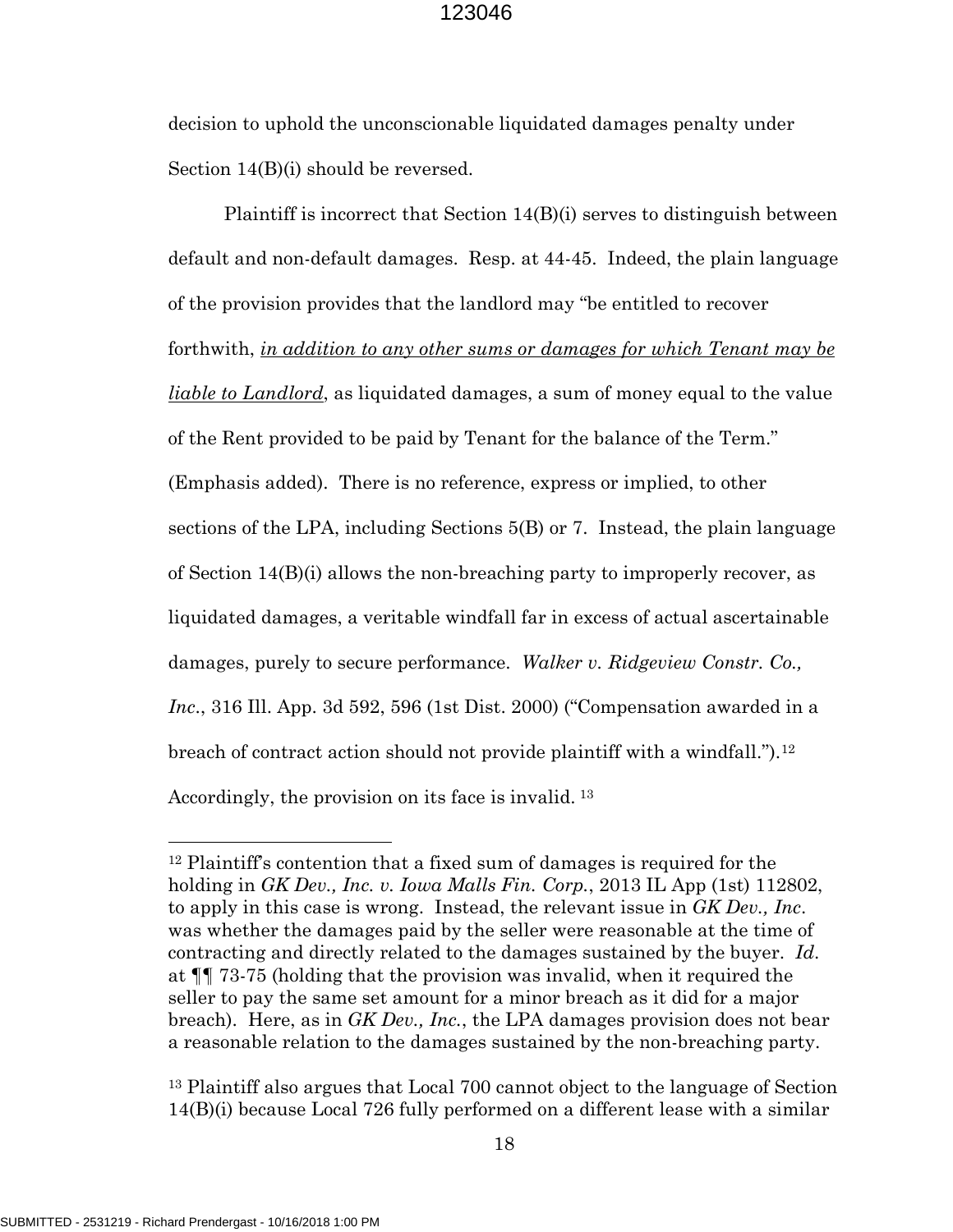Plaintiff's next contention – that the parties could not have known the specific amount of liquidated damages at the time of contracting – is likewise unpersuasive. As with many real estate contracts, it would not be difficult for the parties to calculate lost rent and/or lost profits that, but for the breach, would have been received by plaintiff during the entire lease term. The appellate court acknowledged that damages here were easily ascertainable (*i.e.*, "the present value of future lost rent is an appropriate measurement of a commercial lessor's damages."). *1550 MP Road LLC*, 2017 IL App (1st) 153300, ¶ 88; A. 36. Nonetheless, the court ignored well-settled law rejecting liquated damages clauses where damages can be readily determined. See *Grossinger Motorcorp, Inc. v. American Nat'l Bank & Trust Co.*, 240 Ill. App. 3d 737, 749 (1st Dist. 1992) (a liquidated damages provision should only be enforced if "actual damages would be uncertain in amount and difficult to prove.").

Plaintiff generally contends that "cases involving real estate sales contracts do not provide an apt comparison to the issues presented here." Resp. at 47. Plaintiff provides nothing to support this assertion, or its contention that *Hickox v. Bell*, 195 Ill. App. 3d 976 (1st Dist. 1990), is inapt. As Local 700 explained in its opening brief, the *Hickox* court specifically held that "it would not be difficult to calculate the rent and or profits generated

provision. Resp. at 46. Even assuming *arguendo* that this argument has merit, the prior lease to which plaintiff refers contained a provision to offset damages "less the rental value of the Premises for said period[.]" S.R.V2, 384. The omission of similar language in the LPA is precisely what makes Section 14(B)(i) an unenforceable liquidated damages provision.

19

 $\overline{\phantom{a}}$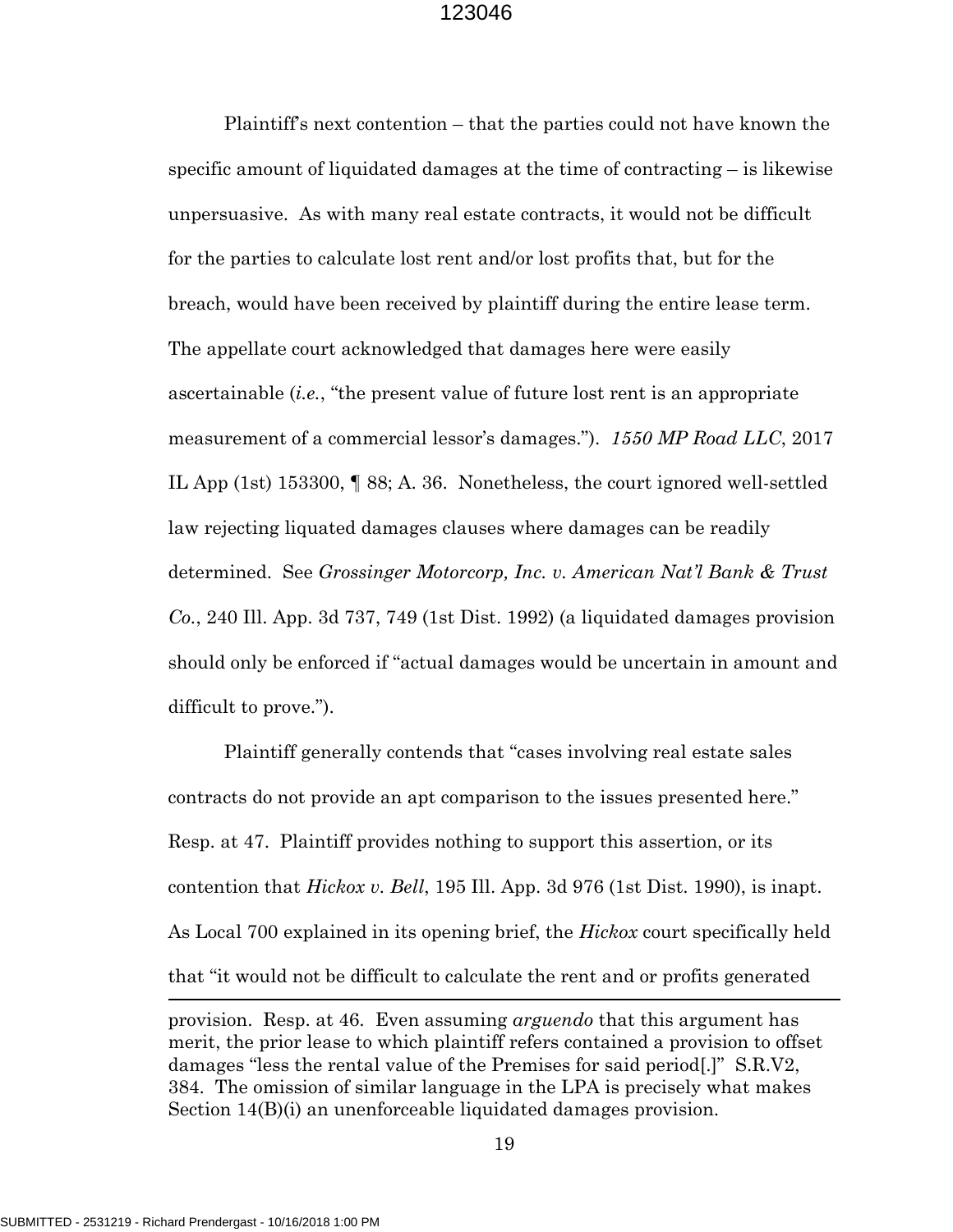during any party's possession of the premises." *Id.* at 987-88. That is precisely Local 700's contention here – that it would not have been difficult to calculate the lost rent and/or lost profits that, but for the breach, would have been received by plaintiff during the tenancy. As such, the actual damages under the lease for any given month, and the entire lease term, were easily calculable at the time of contracting. Since the provision provides a windfall for plaintiff, and since actual damages were otherwise ascertainable, the liquidated damages provision is invalid.

#### **CONCLUSION**

For the reasons stated herein and in its opening brief, Defendant Teamsters Local No. 700 respectfully requests that this Court find that the LPA does not satisfy the requirements of the Property of Unincorporated Association Act and/or the bylaws of Local 700, and that as a result thereof, is void and unenforceable; that the general rule of successor non-liability precludes the imposition of liability against Local 700 for any breach of the LPA by Local 726; and that the liquidated damages clause of the LPA is unenforceable. Accordingly, defendant respectfully prays that the decision of the Illinois Appellate Court be reversed, and that this cause be remanded to the Circuit Court of Cook County for entry of judgment for defendant.

Dated: October 12, 2018 Respectfully submitted,

 By: /s/ Richard J. Prendergast TEAMSTERS LOCAL UNION NO. 700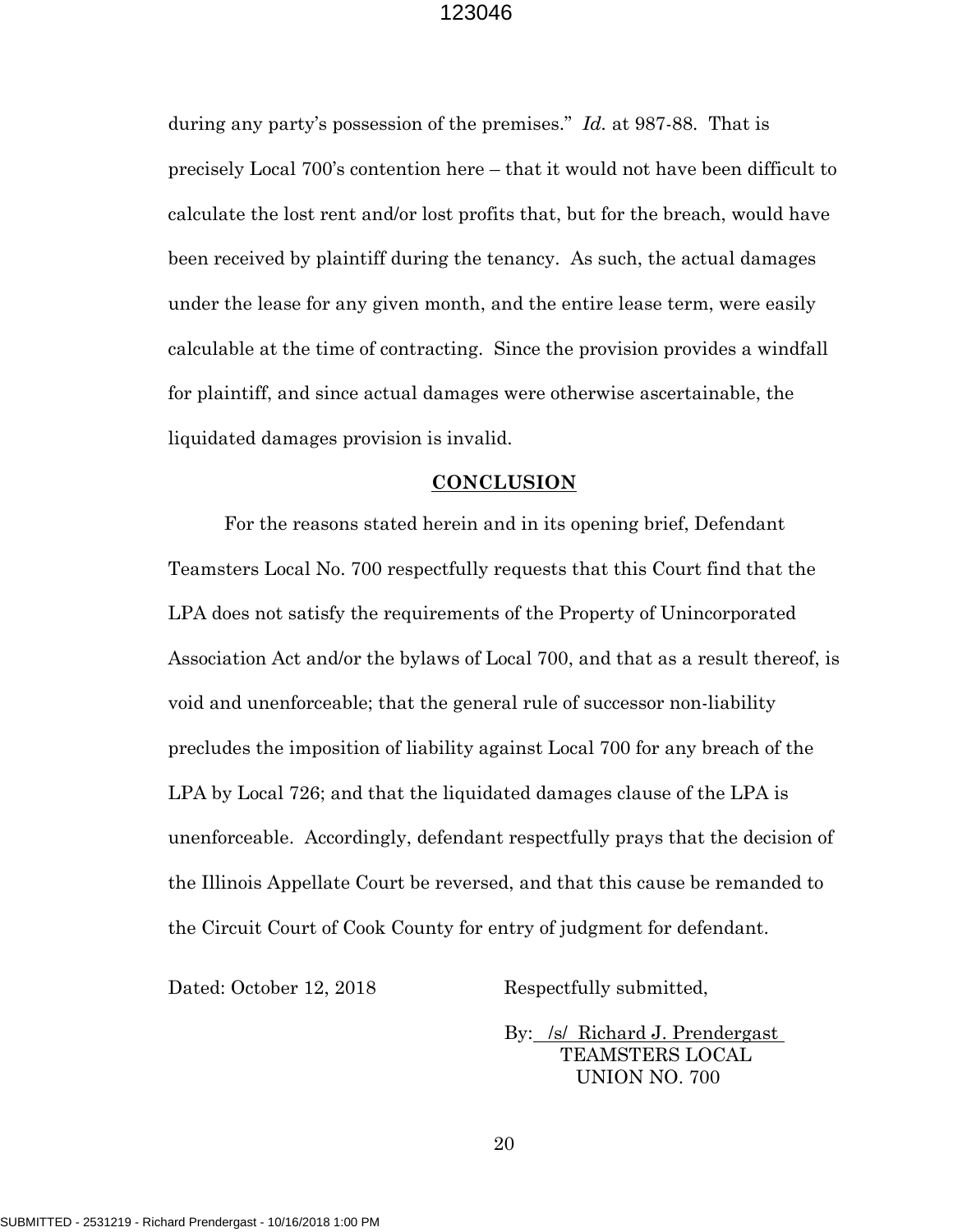Richard J. Prendergast Michael T. Layden Deirdre A. Close Brian C. Prendergast Collin M. Bruck Richard J. Prendergast, Ltd. 111 W. Washington St., Suite 1100 Chicago, Illinois 60602 (312) 641-0881 rprendergast@rjpltd.com

Sherrie E. Voyles Brandon M. Anderson Jacobs, Burns, Orlove & Hernandez 150 N. Michigan Ave., Suite 1000 Chicago, Illinois 60601 (312) 327-1646 SVoyles@jbosh.com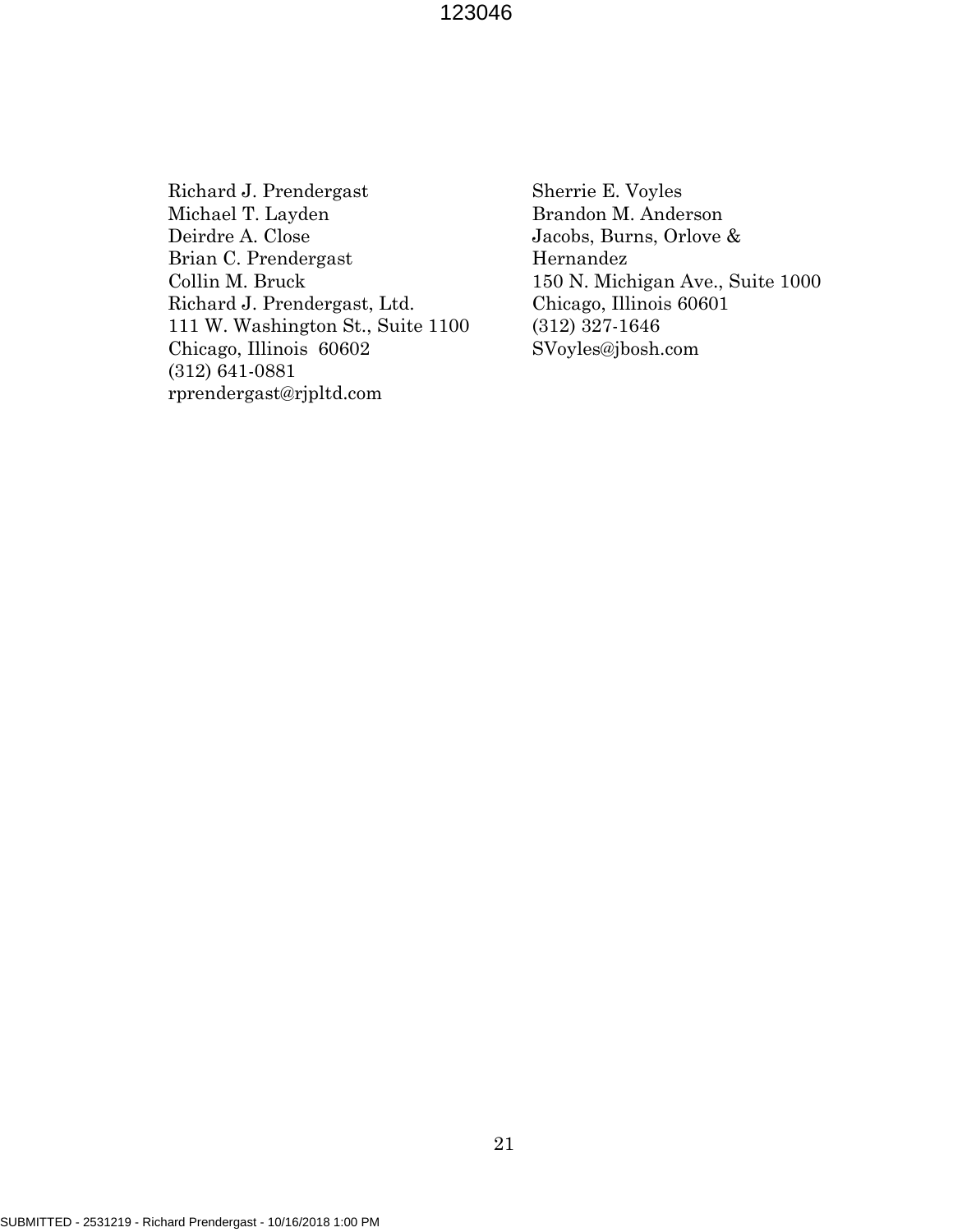## **RULE 341(c) CERTIFICATE OF COMPLIANCE**

I certify that this brief conforms to the requirements of Rules 341(a) and (b). The length of this brief, excluding the pages containing the Rule 341(d) cover, the Rule 341(h)(1) statement of points and authorities, the Rule 341(c) certificate of compliance, and the certificate of service, is 5603 words.

/s/ Richard J. Prendergast